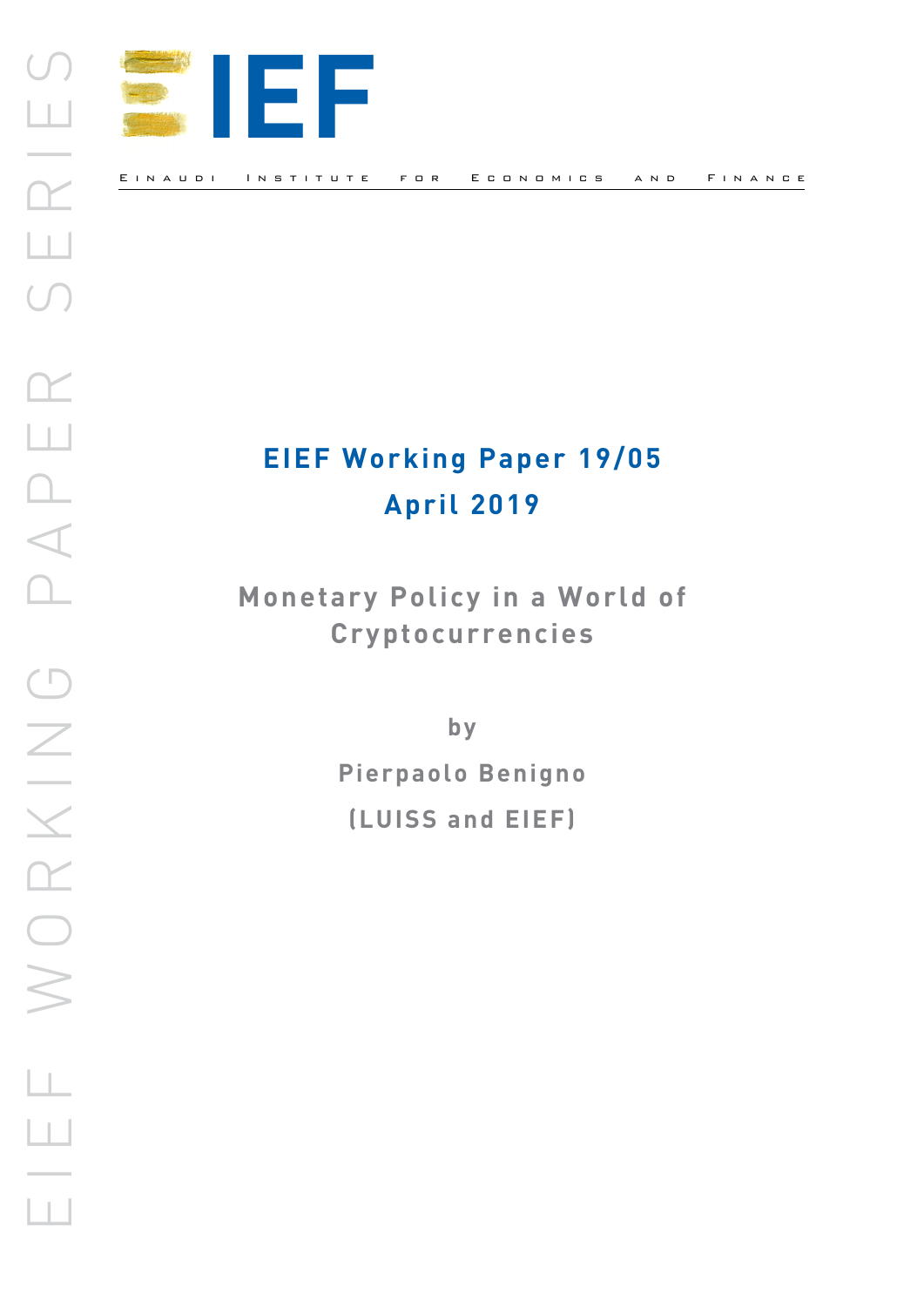# Monetary Policy in a World of Cryptocurrencies

# Pierpaolo Benigno LUISS and EIEF

April 14, 2019

#### Abstract

Can currency competition affect central banks' control of interest rates and prices? Yes, it can. In a two-currency world, the growth rate of the cryptocurrency sets an upper bound on the nominal interest rate and the attainable inflation rate, if the government currency is to retain its role as medium of exchange. In a world of multiple competing currencies issued by profit-maximizing agents, the nominal interest rate and inflation are both determined by structural factors, and thus not subject to manipulation, a result hailed by the proponents of currency competition. The article also proposes some Öxes for the classical problem of indeterminacy of exchange rates.

I am grateful to Giorgio Primiceri for useful comments, Marco Bassetto for insightful discussion at the NBER Monetary Economics Meeting and Roger Meservey for professional editing. Financial support from ERC Consolidator Grant No. 614879 (MONPMOD) is gratefully acknowledged.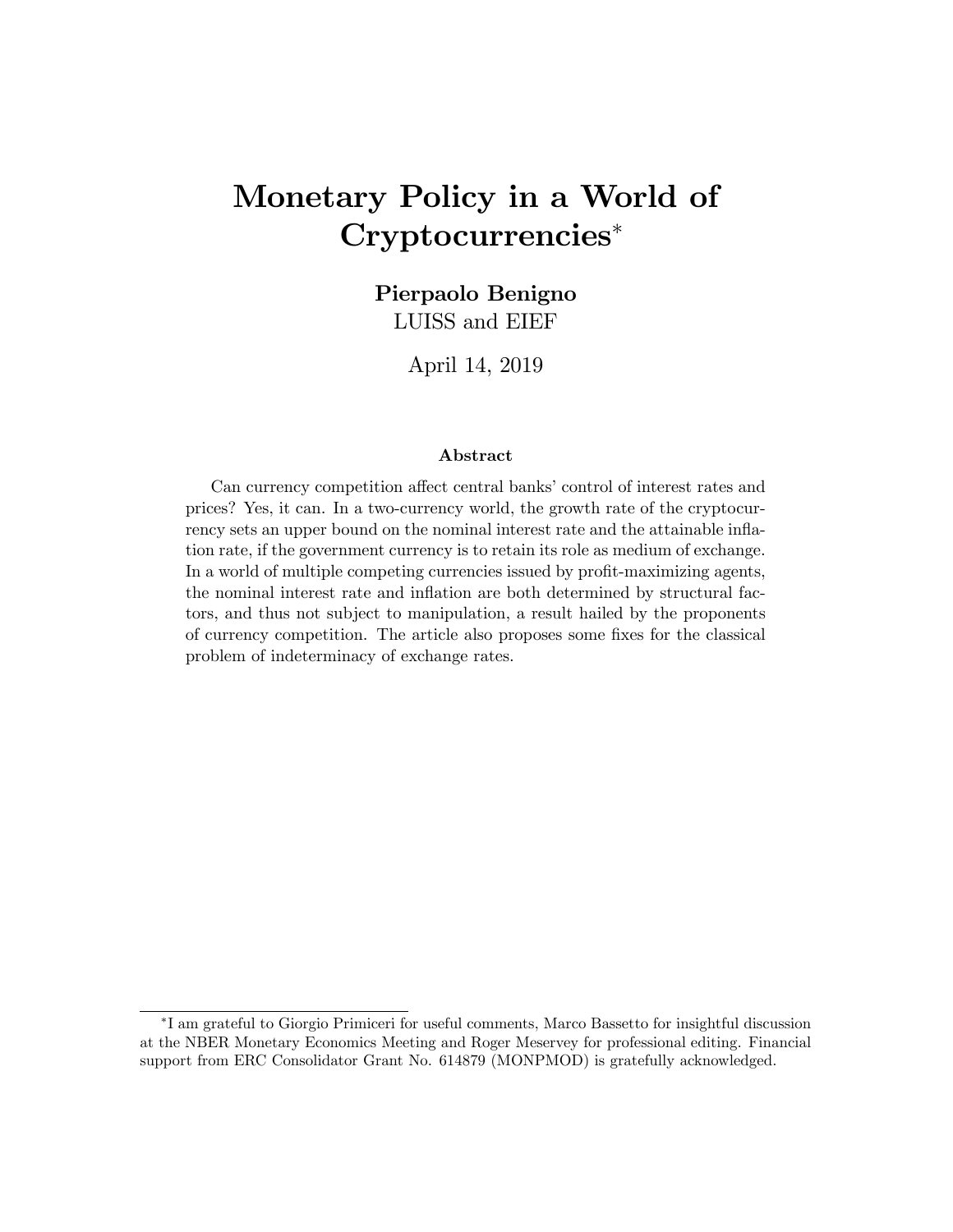In recent years cryptocurrencies have attracted the attention of consumers, media and policymakers.<sup>1</sup> Cryptocurrencies are digital currencies, not physically minted. Monetary history offers other examples of uncoined money. For centuries, since Charlemagne, an "imaginary" money existed but served only as unit of account and never as, unlike today's cryptocurrencies, medium of exchange.<sup>2</sup> Nor is the coexistence of multiple currencies within the borders of the same nation a recent phenomenon. Medieval Europe was characterized by the presence of multiple media of exchange of different metallic content.<sup>3</sup> More recently, some nations contended with dollarization or eurization.<sup>4</sup>

However, the landscape in which digital currencies are now emerging is quite peculiar: they have appeared within nations dominated by a single flat currency just as central banks have succeeded in controlling the value of their currencies and taming inflation.

In this perspective, this article asks whether the presence of multiple currencies can jeopardize the primary function of central banking  $\sim$  controlling prices and inflation  $\sim$  or eventually limit their operational tools  $\sim$  e.g. the interest rate. The short answer is: yes it can.

The analysis posits a simple endowment perfect-foresight monetary economy along the lines of Lucas and Stokey (1987), in which currency provides liquidity services. For the benchmark single-currency model, the results are established: the central bank can control the rate of inflation by setting the nominal interest rate; the (initial) price level instead is determined by an appropriate real tax policy.<sup>5</sup> The combination of these two policies (interest-rate targeting and fiscal policy) determines the path of the price level in all periods, and the central bank can achieve any desired ináation rate by setting the right nominal interest rate.

First I add to this benchmark a privately issued currency that is perfectly substitutable for the government's currency in providing liquidity services. The private currency is "minted" each period according to a constant growth rate  $\mu$ .

The first important result is that private currency can be worthless if it is believed to be, while government currency always has a positive value. This result follows from the connection between the policy followed by the government, the levying of taxes in the government currency and the existence of a market of interest-bearing securities in it.

Despite these privileges, government money can lose the property of medium of

<sup>&</sup>lt;sup>1</sup>See BIS  $(2018)$ .

<sup>&</sup>lt;sup>2</sup>See Einaudi (1936) for an analysis of the "imaginary" money from the time of Charlemagne to the French Revolution. Loyo (2002) studies optimal choice of unit account in a context of multiple units.

<sup>3</sup>Cipolla (1956,1982,1990) describes several cases in the monetary history of coexistence of multiple currencies.

<sup>&</sup>lt;sup>4</sup>See Calvo and Vegh (1997) for an analysis of dollarization.

 ${}^5$ Canzoneri, Cumby and Diba (2001), Niepelt (2004), Sims (1994, 2000, 2013) and Woodford (1995, 2001, 2003), among others, present results of the benchmark single-currency case.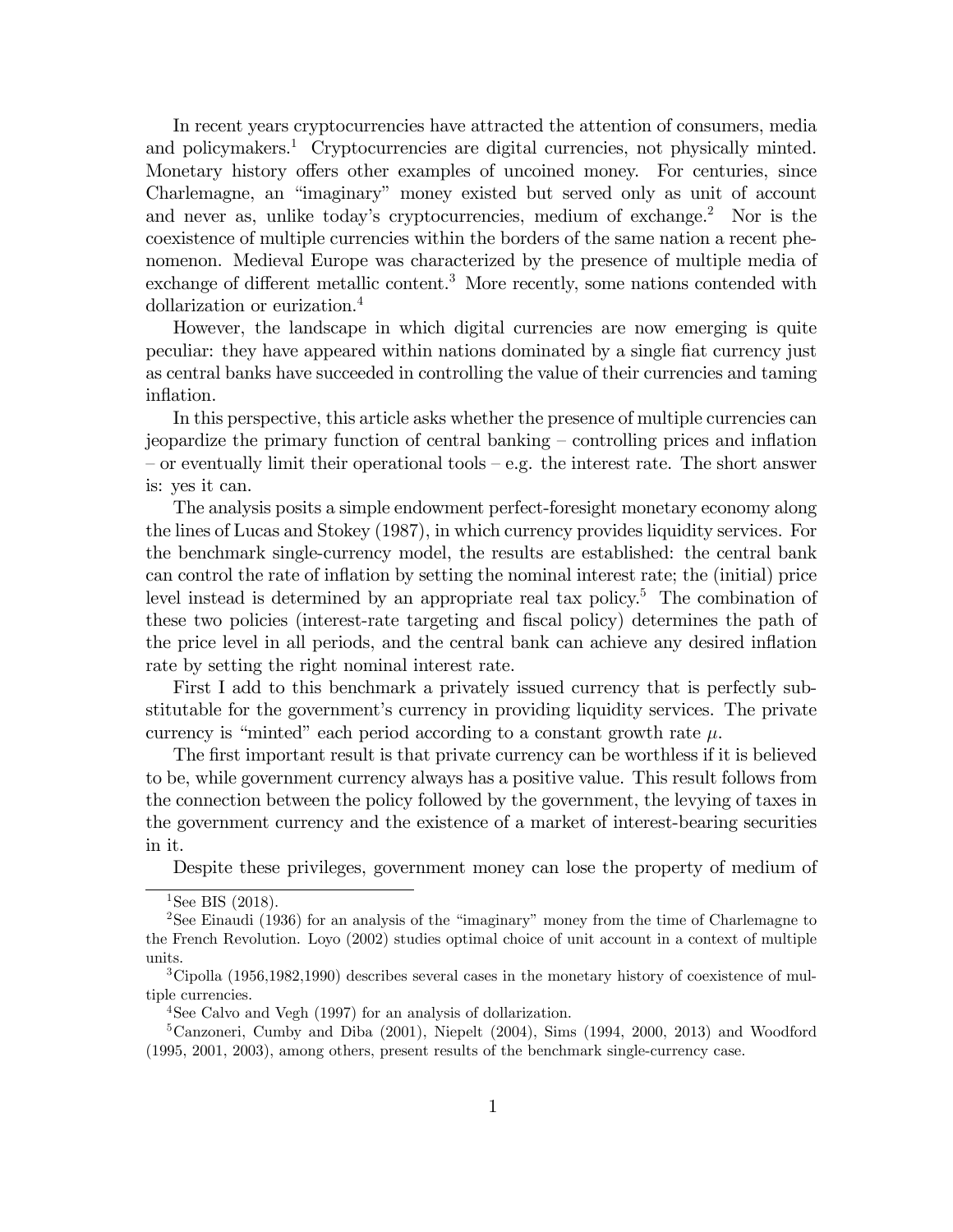exchange if its inflation is higher than that of private money. The "better money"  $$ with higher return and lower inflation  $-\text{will}$  prevail in transaction services, confirming the view of Hayek (1974). The loss of the property of medium of exchange can be risky for the government and threaten the very survival of the currency, unless legal restrictions are imposed.

What happens if the government wants to crowd out private currency to avoid getting into such dangerous territories? It has to keep inflation  $(\Pi)$  low and bounded by the growth rate of private money, i.e.  $\Pi \leq 1+\mu$ . Currency competition could thus become a useful way of keeping ináation low and reducing liquidity premia. But, the inflation bound imposed on the government can be too tight when other objectives, such as economic stabilization, require a higher inflation target.

A pervasive result in this environment, along the lines of Kareken and Wallace (1981), is that the exchange rate between the two currencies is indeterminate. However, if Öscal policy is set in the same way as in the benchmark single-currency framework, this indeterminacy does not bring instability to the price level (in units of government currency).<sup>6</sup>

Next I extend the framework to allow for multiple currencies in a market of profitmaximizing issuers where entry is endogenous and subject to a fixed cost. The results become even more striking: the nominal interest rate becomes entirely determined by structural factors (the intertemporal discount factor, the exit rate and the Öxed cost of entry). As a consequence, the ináation rate too becomes a function of the same structural factors. However, the (initial) price level in units of government currency is still determinate if fiscal policy is set appropriately as in the benchmark case. Multiple currency competition, unlike the two-currency variety, can also preclude all possible instability of the path of real money balances in each currency. The government can still crowd out private currency by setting relatively low interest and ináation rates, but these might turn out to be too low if the barriers to entry are themselves enough strict.

I then turn back to analyze exchange-rate determination in the two-currency economy. This problem can be solved if the private currency is issued in a centralized system and the issuer has some taxation power. This approach has novel features with respect to the straightforward application of the fiscal theory of the price level to a two-currency economy: only one of the two monetary authorities can issue securities that have a solely pecuniary return.<sup>7</sup> In general, currencies that are not the liabilities of some agent, like cryptocurrencies, can hardly have a determined exchange rate. The latter is therefore subject to non-fundamental sunspot shocks.

This paper is related to the recent literature prompted by the increasing number

<sup>&</sup>lt;sup>6</sup>It creates indeterminacy of the equilibrium path of government money supply with no consequence for the equilibrium path of consumption except but at time zero.

<sup>&</sup>lt;sup>7</sup>The fiscal theory of the price level, instead, requires that the government issue at least some securities with only pecuniary value.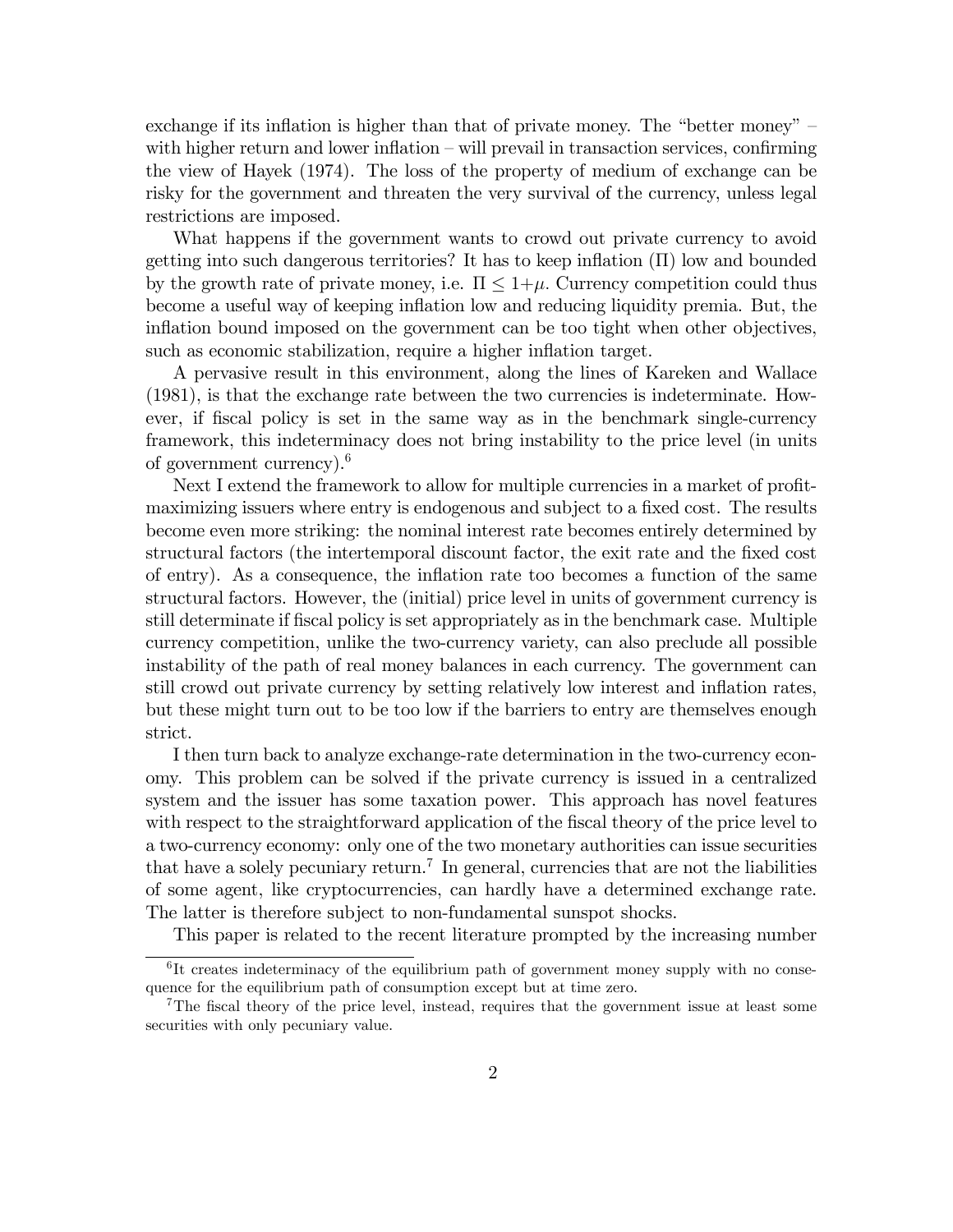of cryptocurrencies, which has revived interest in multiple-currency monetary models. Fernandez-Villaverde and Sanches (2018) evaluate the role of competing private currencies whose supply is determined by profit maximization.<sup>8</sup> Their results differ substantially from mine. They find that an appropriately defined price stability equilibrium can arise under certain restrictions on the cost function for private money production. But, when the marginal cost goes to zero, price stability cannot be an equilibrium.

Motivated by these results, they argue in favour of Milton Friedmanís view that a purely private system of fiduciary currencies would inevitably lead to price instability (Friedman, 1960). Further they Önd that competition does not achieve the efficient allocation and is socially wasteful. If anything, my currency competition model is reminiscent of Hayek's view that unfettered competition in the currency market is beneficial for society (Hayek,  $1976$ ) insofar as I find that the efficient allocation can be reached when the fixed cost of entry goes to zero.<sup>9</sup> Further, unlike Fernandez-Villaverde and Sanches (2018), I find no equilibrium multiplicity or any hyperinflationary equilibria.

The difference might depend on their assumption of a fixed number of issuers without no new entry whereas I allow for entry at a fixed cost. We share the result that a competing currency can restrict the set of possible equilibria. But even in this case the results differ considerably. In their model, there cannot be an equilibrium in which the real interest rate equals the rate of time preference unless private money is driven out of the market, whereas in mine the real interest rate is always tied, in equilibrium, to the rate of time preference. The restrictions that I find are on nominal variables – interest rate and prices.

Schilling and Uhlig (2018) also analyze coexistence and competition between traditional fiat money and cryptocurrencies. But, they are more concerned with the determination of the price of cryptocurrencies, deriving interesting bounds and assetprice relationships. On policy, they assume that the government has always full control of the inflation rate. With respect to monetary policy, they emphasize the connection between the indeterminacy of the cryptocurrency, prices and government money supply. This result emerges also in my two-currency model but not in the multiple-currency profit-maximizing framework. Garratt and Wallace (2017) too are interested in the determinacy of the exchange rate between currencies and revisit the indeterminacy result of Kareken and Wallace (1981). In my analysis, exchange-rate indeterminacy, if present, is not particularly relevant to the way in which competing

 $8$ Klein (1974) is an early example of a model of currency competition with profit-maximizing suppliers.

<sup>&</sup>lt;sup>9</sup>Marimon et al. (2012) also find that currency competition can achieve efficiency. However, they do not model entry, so in their framework each profit-maximizing issuer would set its price level to infinite to wipe out its existing stock of liabilities. Kovbasyuk (2018), instead, finds that private currency (tokens) can tend to inflate prices and harm agents who hold flat currency.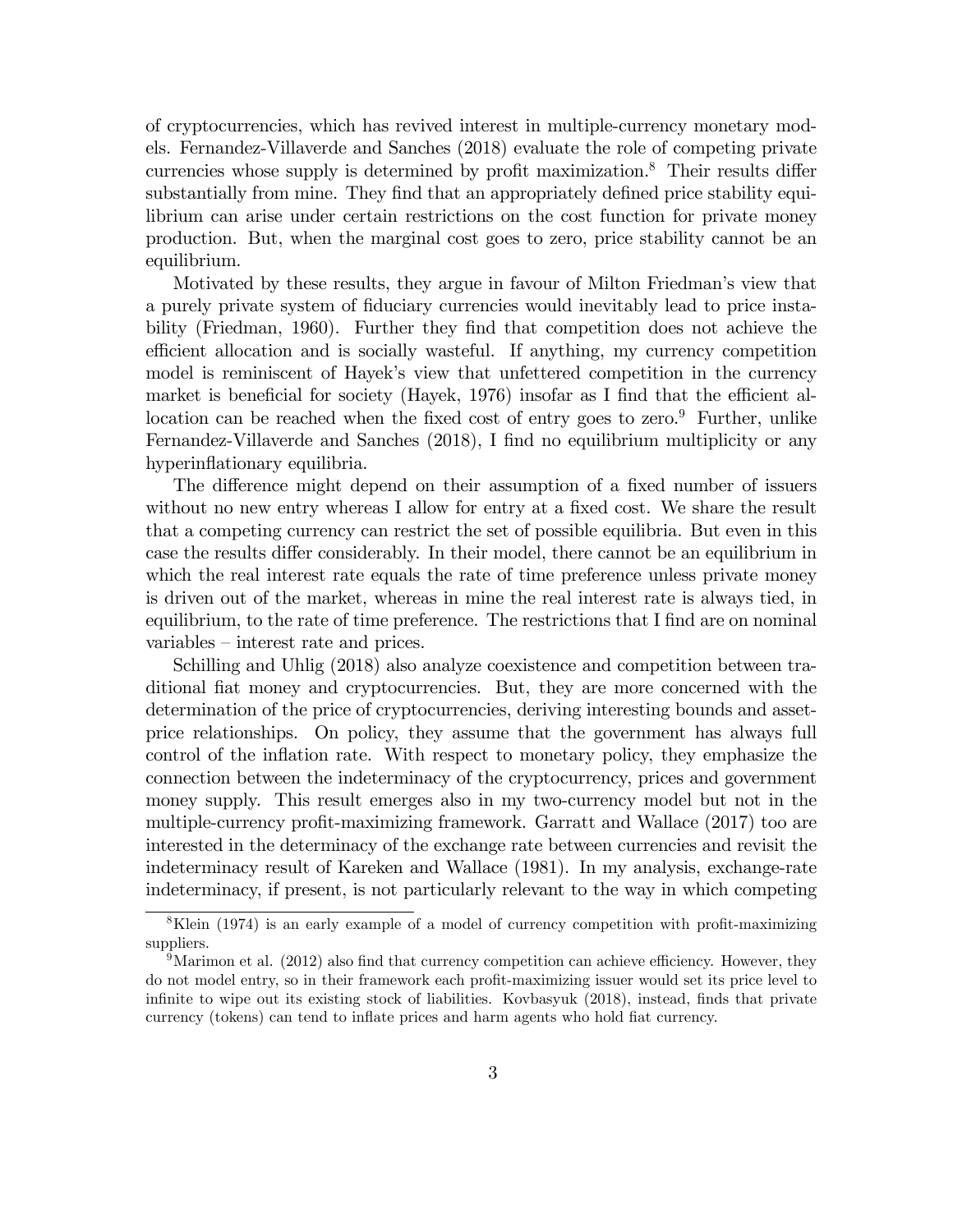currencies affect the findings of traditional monetary policy analysis. I also suggest ways to overcome the indeterminacy problem in a centralized system of private currency creation.<sup>10</sup>

Woodford (1995) is the benchmark reference for the analysis of price determination through interest-rate targeting and Öscal rules in a single-currency economy. He also studies a "free banking" regime in which deposits, in units of the single currency, compete with government money in providing liquidity services. In this case, he also finds that the nominal interest rate and the inflation rate are determined by structural factors. However, he does not analyze multiple-currency models.

The paper is structured as follows. Section 1 presents the two-currency model and solves for the equilibrium, and Section 2 analyzes this equilibrium. Section 3 discusses what a competing currency implies for standard monetary policy analysis. Section 4 extends the model to multiple currencies with competition among profit-maximizing issuers and assesses the implications. Section 5, going back to the two-currency model, shows how it is possible to solve the problem of indeterminacy of the private-currency exchange rate. Section 6 concludes.

### 1 The model

We consider a two-currency economy, one issued by the government and one privately. The model follows the lines of Lucas and Stokey (1987) and Benigno and Robatto  $(2018)$  in which there are two goods: a "cash" good and a "credit" good. The "cash" good can only be purchased by money.

Consumers have preferences of the following form:

$$
\sum_{t=t_0}^{\infty} \beta^{t-t_0} \left\{ \ln C_t + X_t \right\},\tag{1}
$$

where  $\beta$  is the intertemporal discount factor with  $0 < \beta < 1$ ; C is the "cash" and X the "credit" good.  $C$  can be purchased for money

$$
C_t \le \frac{M_{t-1}}{P_t} + \frac{M_{t-1}^*}{P_t^*} \tag{2}
$$

in which  $M_t$  is the government-issued and  $M_t^*$  the privately issued money. Money can be material (coins or banknotes) or digital, and in either form it carries no interest payment;  $P_t$  is the price of the consumption good in terms of the government currency,  $P_t^*$  is the price in the private currency.

 $10$  In one-currency models, Sargent and Wallace (1982) and Smith (1988) have studied the coexistence, and competition, between government money and private assets and the need to separate the credit and money markets to avoid fluctuations in the price level unrelated to fundamentals.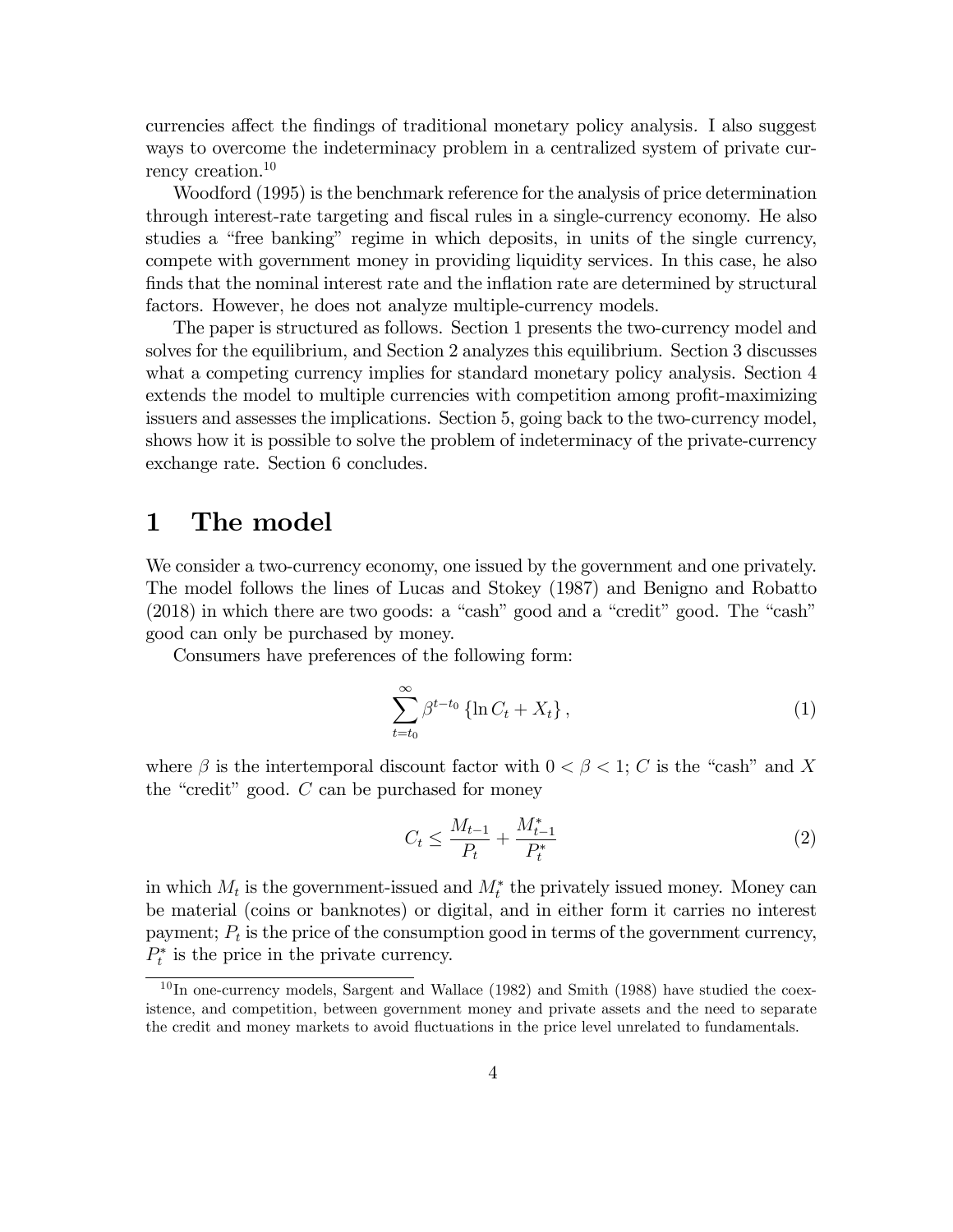The cash constraint (2) assumes that the two types of cash are perfect substitutes for the purchase of the consumption good  $C$ . This assumption simplifies the analysis at little cost in generality. At least, it enables the model to challenge the results that derive from the single-currency framework to a greater extent.<sup>11</sup>

In the credit market the consumption good  $X_t$  is subject to the budget constraint

$$
\frac{B_t}{P_t(1+i_t)} + \frac{M_t}{P_t} + \frac{M_t^*}{P_t^*} + X_t \le \frac{B_{t-1}}{P_t} + \left(\frac{M_{t-1}}{P_t} + \frac{M_{t-1}^*}{P_t^*} - C_t\right) + Y + \frac{T_t}{P_t} + \frac{T_t^*}{P_t^*},
$$
(3)

in which  $B$  is a risk-free interest-bearing security in units of the government currency; Y is the constant endowment of the two consumption goods;  $T_t$  are government transfers in units of government currency and  $T_t^*$  are the private issuer's transfers in units of its currency.

In writing the budget constraint  $(3)$ , we make two important assumptions: first, interest-bearing securities provide no liquidity services; second, they are only denominated in the government currency. The significance of the latter assumption is discussed later.  $B_t$  can be positive, in which case it is an asset for the household, or negative, in which case it is debt. I allow the private sector to borrow by issuing debt denominated in government currency but not in the privately-issued currency. And this debt, when issued, is paid back with certainty, being subject to an appropriate borrowing limit.

Before addressing this limit, note that the impossibility of arbitrage has two implications for an equilibrium in which both currencies compete as a medium of exchange. First, it requires that

$$
\frac{P_{t+1}}{P_t} = \frac{P_{t+1}^*}{P_t} \tag{4}
$$

for each  $t \geq t_0$  and therefore that the exchange rate  $S_t$  – the price of the privatelyissued currency in government currency (i.e.  $S_t \equiv P_t/P_t^*$ ) – is constant over time at a value S; which has to be determined. The equivalence of money returns shown in (4) follows from the assumption of perfect substitutability between the two moneys in the cash constraint.<sup>12</sup>

The second implication of the absence of arbitrage is that the nominal interest rate in government currency is non-negative,  $i_t \geq 0$ . If it were negative, households could make infinite profits by borrowing at negative interest rates and investing the proceed in cash.

Given these two results, the flow budget constraint  $(3)$  can be written as

$$
\frac{W_t}{(1+i_t)P_t} + C_t + X_t + \frac{i_t}{1+i_t} \frac{M_t}{P_t} + \frac{i_t}{1+i_t} \frac{SM_t^*}{P_t} \le \frac{W_{t-1}}{P_t} + Y + \frac{T_t}{P_t} + \frac{ST_t^*}{P_t},
$$

 $11$ Schilling and Uhlig (2018) also assume perfect substitutability between the two moneys.

 $12$ Condition (4) and its implications hold when both currencies are used as a medium of exchange. Later, I will discuss equilibria arising when (4) does not hold.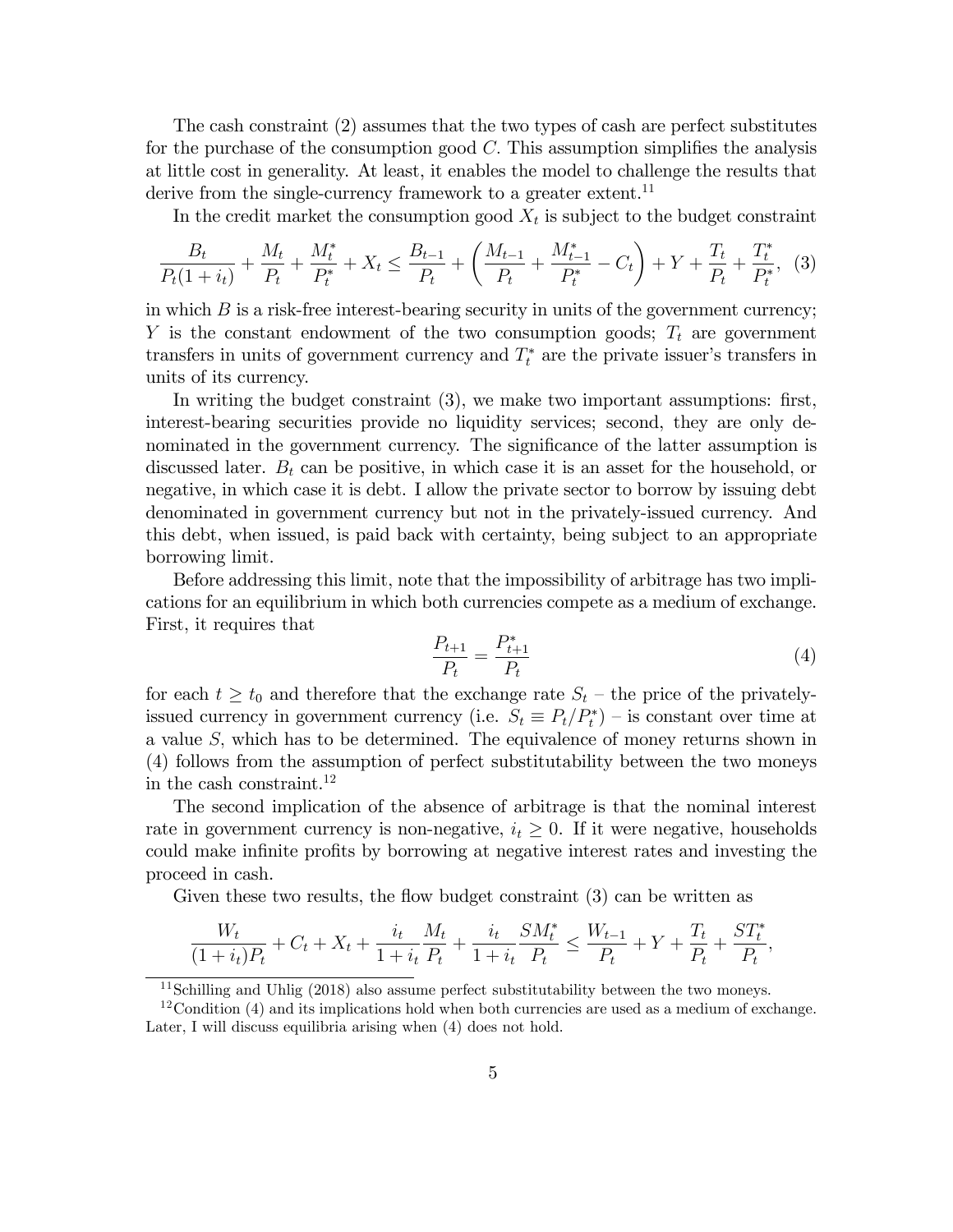in which nominal wealth is defined in units of government currency, as

$$
W_t \equiv B_t + M_t + SM_t^*.
$$

The natural borrowing limit is then written as

$$
\frac{W_{t-1}}{P_t} \ge -\sum_{T=t}^{\infty} Q_{t,T} \left( Y + \frac{T_T}{P_T} + \frac{ST_T^*}{P_T} \right) > -\infty
$$
\n(5)

for each  $t \geq t_0$  given an appropriate discount factor  $Q_{t,T}$  with  $Q_{t,t} \equiv 1$  and

$$
Q_{t,T} = \frac{P_T}{P_t} \prod_{j=1}^T \frac{1}{1 + i_{t+j}},
$$

for  $T > t$ .

The natural borrowing limit (5) is the maximum amount of net debt that the consumer can carry in a certain period of time and repay with certainty, i.e. with current and future net income and assuming that future consumption and asset holdings are going to be equal to zero. The finite borrowing limit is a requirement for consumption to be bounded in the optimization problem. This assumption can be equivalently written as

$$
\sum_{t=t_0}^{\infty} Q_{t_0,t} \left( \frac{T_t}{P_t} \right) < \infty \qquad \qquad \sum_{t=t_0}^{\infty} Q_{t_0,t} \left( \frac{ST_t^*}{P_t} \right) < \infty.
$$

For a bounded consumption plan to exist, the following two infinite sums must have a finite value

$$
\sum_{t=t_0}^{\infty} Q_{t_0,t} \left( \frac{i_t}{1+i_t} \frac{M_t^g}{P_t} \right) < \infty \qquad \sum_{t=t_0}^{\infty} Q_{t_0,t} \left( \frac{i_t}{1+i_t} \frac{S M_t^{*p}}{P_t} \right) < \infty.
$$

We now turn to the optimality conditions. The first-order condition with respect to the consumption of the cash good is

$$
C_t = \frac{1}{1 + \lambda_t} \tag{6}
$$

for each  $t \geq t_0$  in which  $\lambda_t \geq 0$  is the Lagrange multiplier associated with the cash constraint (2). The optimality condition with respect to holdings of the interestbearing security  $B_t$  is

$$
1 + i_t = \frac{1}{\beta} \frac{P_{t+1}}{P_t}
$$
\n(7)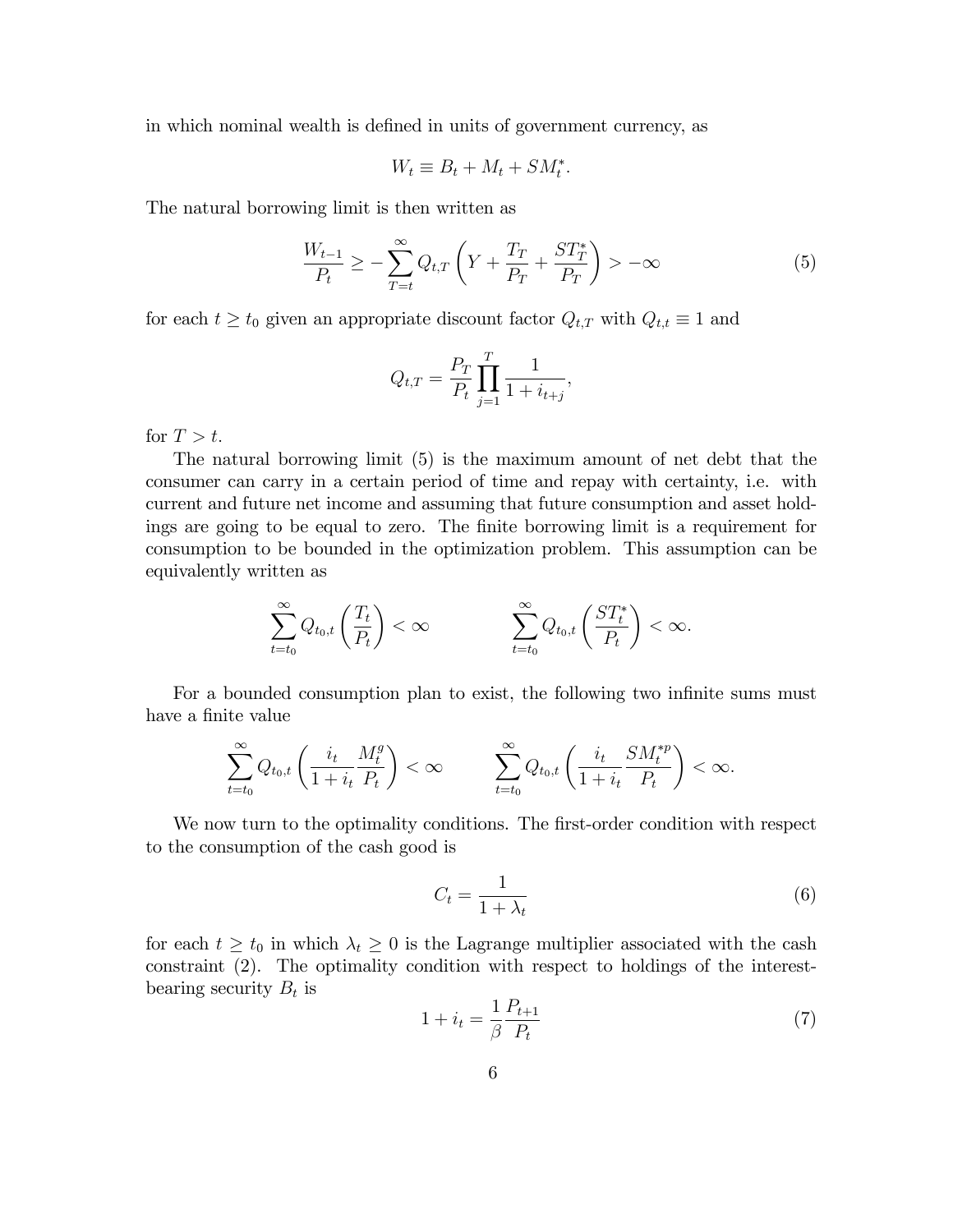at each time  $t \ge t_0$  while those with respect to  $M_t$  and  $M_t^*$  are:

$$
1 + \lambda_{t+1} = \frac{1}{\beta} \frac{P_{t+1}}{P_t}
$$
 (8)

:

at each time  $t \ge t_0$ . Combining (7) and (8), it follows that  $\lambda_{t+1} = i_t$  for each  $t \ge t_0+1$ . Finally, the intertemporal budget constraint holds with equality,

$$
\frac{W_{t_0-1}}{P_{t_0}} + \sum_{t=t_0}^{\infty} \beta^{t-t_0} \left( Y + \frac{T_t}{P_t} + \frac{ST_t^*}{P_t} \right) = \sum_{t=t_0}^{\infty} \beta^{t-t_0} \left( C_t + X_t + \frac{i_t}{1+i_t} \frac{M_t}{P_t} + \frac{i_t}{1+i_t} \frac{SM_t^*}{P_t} \right)
$$
\n(9)

Let us now specify the budget constraint of the two currency issuers. The government's monetary authority is subject to the following budget constraint

$$
M_t^g + \frac{B_t^g}{1 + i_t} = T_t + M_{t-1}^g + B_{t-1}^g
$$

where  $M_t^g$  $t_t^g$  is the supply of cash, and  $B_t^g$  $t<sub>t</sub><sup>g</sup>$  is the debt issued by the government, if positive, or the assets held, if negative.

The private issuer is instead subject to the following constraint

$$
M_t^{*p} = T_t^* + M_{t-1}^{*p},
$$

which can be interpreted either as the budget constraint of an agent issuing money in a centralized system or simply as an identity regulating how private money is created in a decentralized system. The latter interpretation is akin to the way in which some cryptocurrencies, such as Bitcoins, are created nowadays.

## 2 Equilibrium

Equilibrium in the goods market implies that the sum of the consumption of the two goods is equal to the constant endowment

$$
C_t + X_t = Y.
$$

Equilibrium in the market for the interest-bearing security in government currency requires that

$$
B_t=B_t^g,
$$

while equilibrium in the cash market for the two currencies implies that supply and demand equalize for each currency

$$
M_t = M_t^g,
$$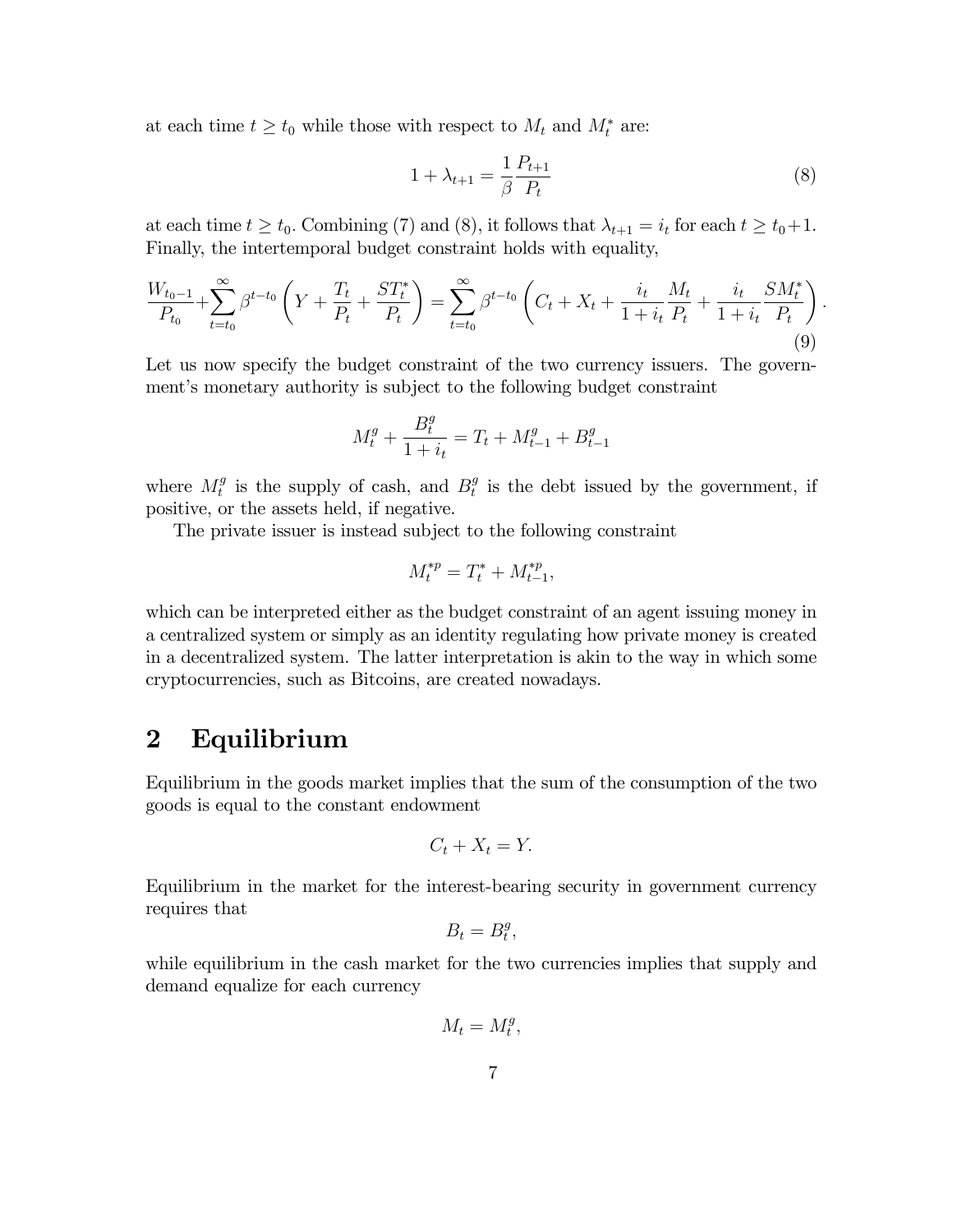$$
M_t^* = M_t^{*p}.
$$

We can now summarize the set of equilibrium conditions concisely.

The first equation to consider is the Euler equation (7) derived from household optimality condition with respect to the interest-bearing security  $B$ :

$$
1 + i_t = \frac{1}{\beta} \frac{P_{t+1}}{P_t}
$$
\n(10)

which holds for each  $t \geq t_0$ . The Euler equation links the nominal interest rate to the real rate and the future gross inflation rate.

The second equilibrium condition is the consumer's intertemporal budget constraint (9) which, using equilibrium in the good and asset markets, can be written as

$$
\frac{M_{t_0-1}^g + B_{t_0-1}^g + SM_{t_0-1}^*}{P_{t_0}} + \sum_{t=t_0}^{\infty} \beta^{t-t_0} \left( \frac{T_t}{P_t} + \frac{ST_t^*}{P_t} \right) = \sum_{t=t_0}^{\infty} \beta^{t-t_0} \left[ \frac{i_t}{1+i_t} \left( \frac{M_t^g}{P_t} + \frac{SM_t^{*p}}{P_t} \right) \right].
$$
\n(11)

The mirror image of this constraint is an aggregate intertemporal budget constraint consolidating both currency issuers. In (11), the initial value of the real liabilities of both agents plus the present discounted value of real transfers should be equal to the seigniorage revenues accruing to both suppliers from issuance of non-interest bearing liabilities that have non-pecuniary benefits for the consumer.

In equilibrium, for a bounded consumption path to exist, it should be the case that all infinite sums have a finite value, i.e.

$$
\sum_{t=t_0}^{\infty} \beta^{t-t_0} \frac{T_t}{P_t} < \infty \qquad \sum_{t=t_0}^{\infty} \beta^{t-t_0} \frac{ST_t^*}{P_t} < \infty,\tag{12}
$$

$$
\sum_{t=t_0}^{\infty} \beta^{t-t_0} \frac{i_t}{1+i_t} \frac{M_t^g}{P_t} < \infty \qquad \sum_{t=t_0}^{\infty} \beta^{t-t_0} \frac{i_t}{1+i_t} \frac{SM_t^{*p}}{P_t} < \infty. \tag{13}
$$

Although there is an aggregate intertemporal budget constraint that pools the two issuers together, each has a different flow budget constraint on policy decisions. The following constraint applies to the government

$$
M_t^g + \frac{B_t^g}{1 + i_t} = T_t + M_{t-1}^g + B_{t-1}^g \tag{14}
$$

given initial conditions  $M_{t_0-1}^g$  and  $B_{t_0}^g$  $\frac{g}{t_0-1}$ .

Private issuance of currency instead follows the law of motion

$$
M_t^{*p} = T_t^* + M_{t-1}^{*p},\tag{15}
$$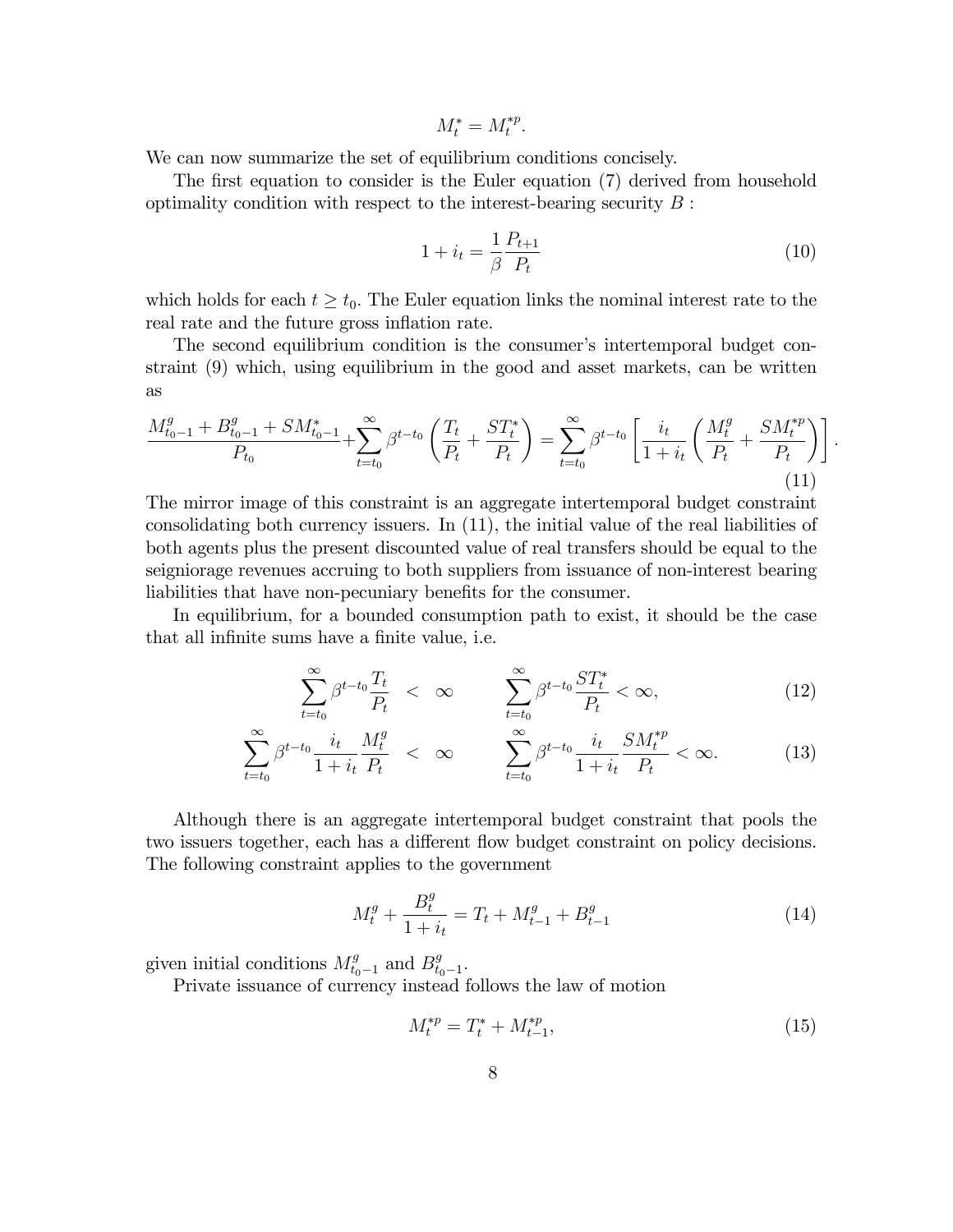given an initial condition  $M_{t_0}^{*p}$  $\binom{np}{t_0-1}$ .

From the optimality condition of the household, consumption of good  $C$  is inversely related to the nominal interest rate

$$
C_t = \frac{1}{1 + i_{t-1}},\tag{16}
$$

for each  $t \ge t_0 + 1$ , and

$$
C_{t_0} = \frac{1}{1 + \lambda_{t_0}}
$$

at time  $t_0$ . The cash-in-advance constraint implies that

$$
\frac{M_{t-1}^g}{P_t} + S \frac{M_{t-1}^{*p}}{P_t} \ge C_t
$$
\n(17)

for each  $t \geq t_0$  with equality whenever  $i_{t-1} > 0$ , but for each  $t > t_0$ .

To close the set of equilibrium conditions, I must specify the monetary policy regime.<sup>13</sup> There are three degrees of freedom according to which one can set monetary policy for the two issuers. I assume that the government authority eventually sets the path  $\{i_t, T_t\}_{t=t_0}^{\infty}$  as a function of other variables. In the flow budget constraint (14), this means that given initial conditions  $M_{t_0-1}^g$  and  $B_{t_0}^g$  $t_{0-1}$ , the government is setting the size of the balance sheet  $M_t^g + B_t^g/(1+i_t)$  and leaving the private sector to allocate its wealth optimally between the two government securities. I assume that the private issuer sets the transfer  $\{T_t^*\}_{t=t_0}^{\infty}$  which, given the initial condition on  $M_{t_0}^{*p}$ .  $t_{0-1}^{*p}$ , directly implies the path of its money supply according to  $(15)$ . This specification is perfectly in line with how such cryptocurrencies, as Bitcoins, are now being issued, namely by a proof-of-work system that determines the new units to be emitted at each point in time.

**Definition 1** An equilibrium with two competing currencies is a set of sequences  $\{C_t, P_t, i_t, M_t^g, M_t^{*p}, B_t^g, T_t, T_t^*\}_{t=t_0}^{\infty}$  with  $C_t, P_t, i_t \geq 0$  and  $M_t^g$  $t_t^g, M_t^{*p} > 0$  at each time  $t \geq t_0$  and a positive S and non-negative  $\lambda_{t_0}$  that are consistent with the monetarypolicy regime and that satisfy (10), (14), (15), (17) (with equality whenever  $i_{t-1} > 0$ ) for each  $t \geq t_0$  and (16) for each  $t \geq t_0 + 1$  together with the intertemporal budget constraint (11), the bounds (12), (13) and the constraint  $C_{t_0} = (1 + \mu_{t_0})^{-1}$ , given initial conditions  $M_t^g$  $t_{0-1}^{g}, B_{t_{0}-1}^{g}, M_{t_{0}-1}^{*p}.$ 

Analysis will be restricted to a certain class of policy rules.

**Definition 2** Assume the following specification of the monetary policy regime. The government sets a constant interest rate policy  $i_t = i$  at each  $t \geq t_0$  and the following transfer policy

$$
\frac{T_t}{P_t} = \frac{i}{1+i} \frac{M_t^g}{P_t} - (1-\beta)\tau
$$
\n(18)

<sup>&</sup>lt;sup>13</sup>Analysis of all possible regimes is beyond the scope of this work.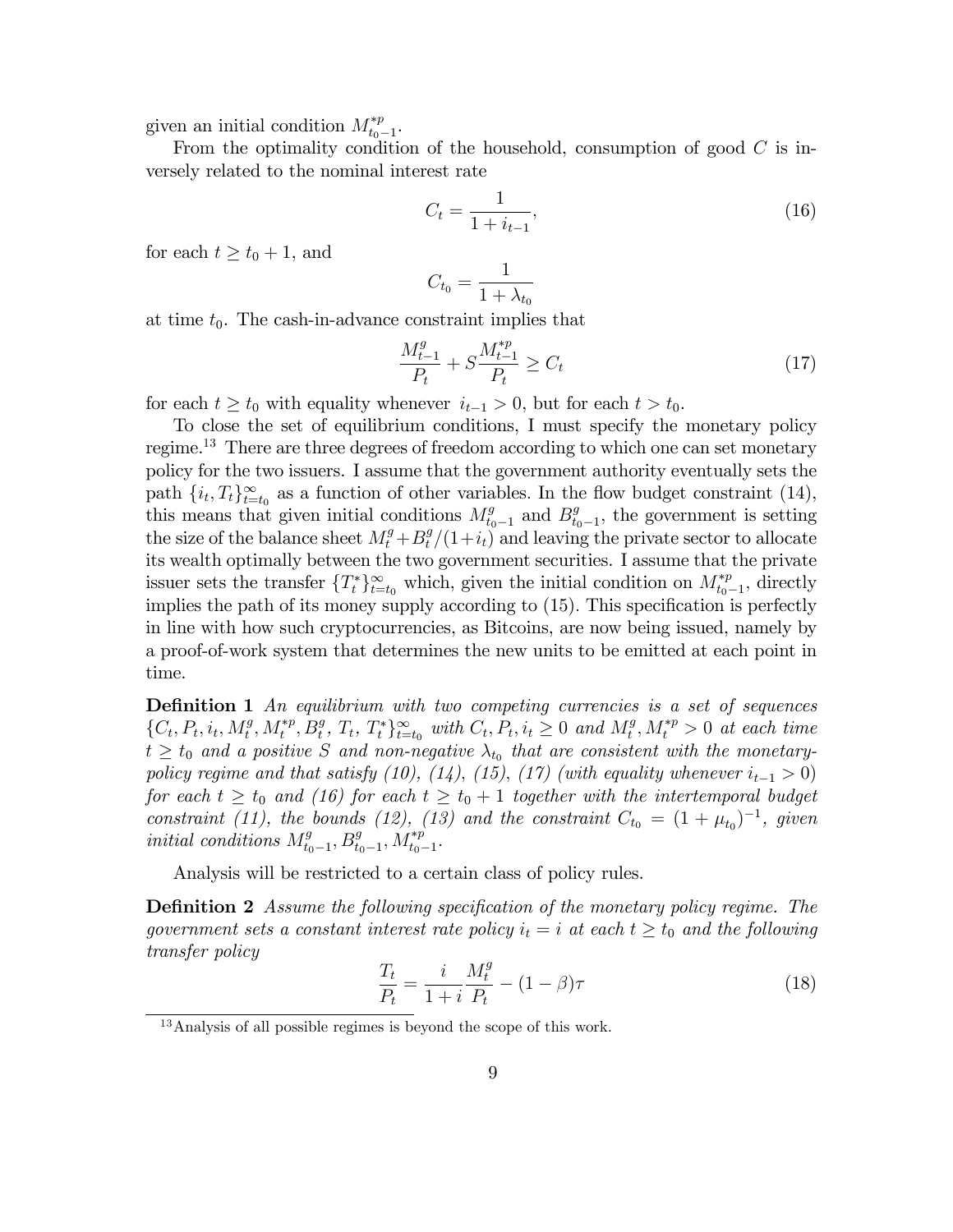for each  $t \geq t_0$  and for some  $\tau$  different from zero. The private currency issuer sets  $T_t^* = \mu M_{t-1}^{*p}$  at each  $t \ge t_0$  with  $\mu > -1$ , to achieve a constant growth rate,  $1 + \mu$ , of its money supply.

Let us focus on the implications of such a monetary policy regime. First, by the Fisher equation  $(10)$ , the constant-interest-rate policy implies that inflation too is constant

$$
\frac{P_{t+1}}{P_t} = \beta(1+i). \tag{19}
$$

The inflation rate is positive whenever  $(1 + i) > \beta^{-1}$ , negative when  $(1 + i) < \beta^{-1}$ . A price stability policy is in place when the nominal interest rate is set equal to the inverse of the consumer's rate of time preference, i.e.  $(1 + i) = \beta^{-1}$ .

The government also sets a transfer policy in which it rebates its entire seigniorage revenue to the consumers – the first element on the right-hand side of  $(18)$  – minus a constant proportional to a non-zero value  $\tau$ . In the terminology of the literature on price-level determination, the transfer rule  $(18)$  is an "active" transfer policy.

Finally, it is assumed that the private issuer sets a constant growth rate of supply; growth can also be negative, where the issuer is able to destroy money by some electronic algorithm.

The assumptions on the monetary policy regime carry important implications for the conditions of possible equilibrium. Assuming  $i > 0$ , the cash constraint (17) holds with equality. After plugging in the private issuer's supply rule and  $C_t = 1/(1 + i)$ , we obtain

$$
\frac{M_t^g}{P_{t+1}}+S\frac{(1+\mu)^{t+1-t_0}M_{t_0-1}^{*p}}{P_{t+1}}=\frac{1}{1+i}
$$

into which one can substitute (19) to obtain

$$
\frac{M_t^g}{P_{t+1}} + S\left(\frac{1+\mu}{\beta(1+i)}\right)^{t+1-t_0} \frac{M_{t_0-1}^{*p}}{P_{t_0}} = \frac{1}{1+i}.
$$

From this it follows that for an equilibrium with two currencies as medium of exchange to exist it must be the case that  $1 + \mu \leq \beta(1 + i)$ : otherwise the government money supply will be negative within some finite period of time, which is not feasible.

Note, however, that when  $i = 0$ , then the cash constraint (17) holds with inequality so it is possible for real money balances to grow without bound.

Moreover, under the monetary policy regime defined above, we explicitly write the following summations

$$
\sum_{t=t_0}^{\infty} \beta^{t-t_0} \left( \frac{ST_t^*}{P_t} \right) = \sum_{t=t_0}^{\infty} \beta^{t-t_0} \left( \frac{S \mu M_{t-1}^{*p}}{P_t} \right) = \mu \frac{S M_{t_0-1}^{*p}}{P_{t_0}} \sum_{t=t_0}^{\infty} \left( \frac{1+\mu}{1+i} \right)^{t-t_0} \tag{20}
$$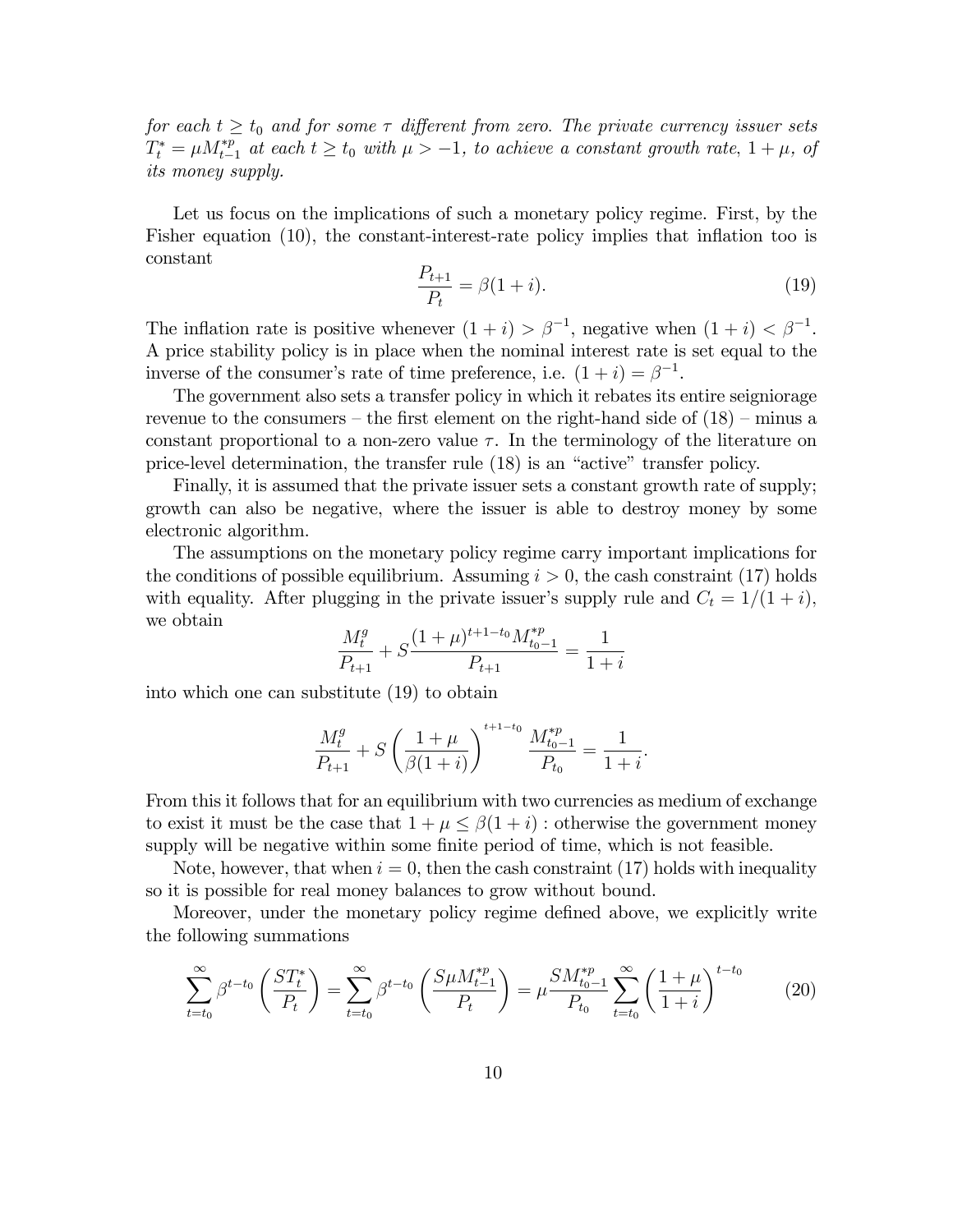$$
\sum_{t=t_0}^{\infty} \beta^{t-t_0} \frac{i_t}{1+i_t} \left( \frac{SM_t^*}{P_t} \right) = \frac{i(1+\mu)}{1+i} \frac{SM_{t_0-1}^{*p}}{P_{t_0}} \sum_{t=t_0}^{\infty} \left( \frac{1+\mu}{1+i} \right)^{t-t_0}
$$
(21)

where in  $(20)$  the transfer rule of the private issuer is substituted into the first equality and the equilibrium condition (19) into the second equality. Similarly in (21). The first sum is finite whenever  $\mu < i$  for any  $i \geq 0$ , while (21) requires that  $\mu < i$  only when  $i > 0$ .

The results of the above discussion are grouped in the following Lemma.

**Lemma 3** Given the monetary policy regime specified in Definition 2, a necessary condition for an equilibrium with competing currencies to exist is: i)  $1 + \mu \leq \beta(1 + i)$ when  $i > 0$  and ii)  $\mu < 0$  when  $i = 0$ .

We now characterize the properties of the equilibrium and discuss whether given the above specification of the policy regime the price level and the exchange rate can be determined.

## 3 Characterization of equilibria

Before analyzing the consequences of a multiple-currency environment, let me first outline the results of the benchmark one-currency model. Assume that there is only the government currency and that the government sets the same policies as in Definition 2: constant nominal interest rate and appropriate real transfers. First, by setting the nominal interest rate at a target  $i$  it can also set the gross inflation rate,  $\Pi$ , to any desired constant number given by  $\Pi = \beta(1+i)$ , which is a function of the interest rate chosen. Second, the initial price level and the entire price path are fully determined by the fiscal policy rule  $(18)$ . The central bank thus has full control of the price level and its rise. Note that in order to determine the price level it is critical for the government to issue some liabilities with only pecuniary return, such as security B.<sup>14</sup> Moreover, given interest-rate targeting, the money supply path is endogenously determined by the cash-in-advance constraint (2).

The presence of a competing currency alters these conclusions substantially. This Section is divided into three parts. The first characterizes the equilibrium outlined in the previous Section in which the two currencies compete as medium of exchange; the second examines equilibria in which only one of the two currencies serves as medium of exchange; and the third summarizes the results in order to draw policy implications.

 $14$ Benigno (2017) discusses price determination when the net asset position of the government is positive.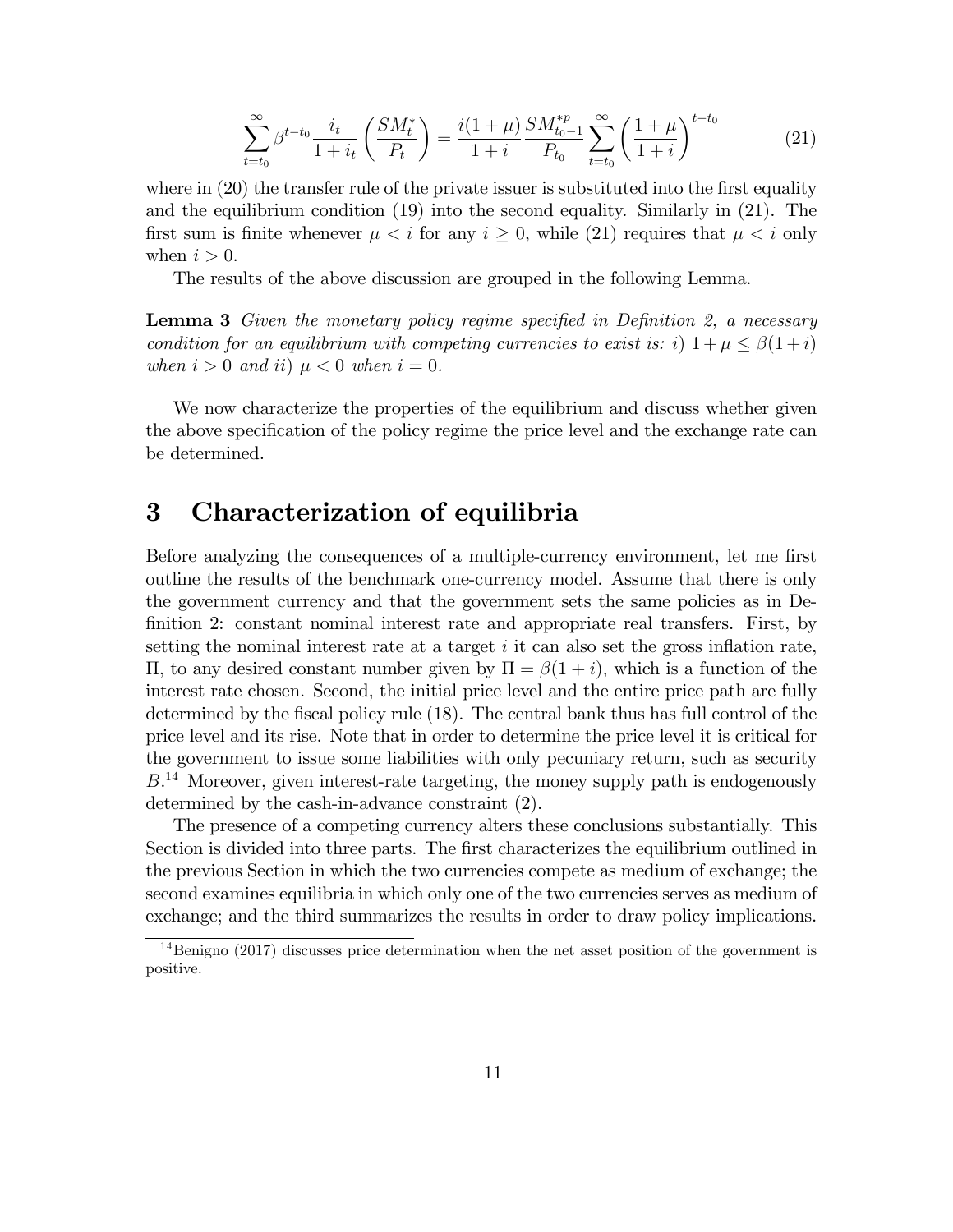### 3.1 Equilibrium with competing currencies

In a world of competing currencies, Lemma 3 states the first result. If the central bank sets a positive nominal interest rate, then, in order for the two currencies to coexist, the rate of growth in private money should be bounded by  $1 + \mu \leq \beta(1 + i)$ . An alternative intuition for this upper bound uses the Fisher equation (10) to obtain  $1 + \mu \leq \Pi$ . Thus, given the inflation rate set by the government, the growth rate of private currency should be capped by that number. Note that in equilibrium the inflation rates in the two currencies are the same,  $\Pi = \Pi^*$ , because of (4), so there is not necessarily any linkage between the growth and inflation rates of private money. If, instead, the government has a zero interest rate policy,  $i = 0$ , with a deflation rate of  $\Pi = \beta$ , then for an equilibrium with competing currencies to exist the gross growth rate of private currency can also be higher than  $\Pi$  but must in any case be lower than 1, i.e.  $\mu < 0$ . In this equilibrium  $\Pi = \Pi^*$  always,  $\Pi^*$  being the private currency inflation rate.

We now investigate whether a competing currency can create problems for the determination of the price level. The following Proposition summarizes these results.

**Proposition 4** Given the monetary policy regime of Definition 2, an equilibrium with competing currencies exists if and only if:  $(i)$  the government sets a positive interest rate and  $(1 + \mu) \leq \beta(1 + i)$ ; or (ii) the government sets  $i = 0$  and  $\mu < 0$ . In either case, the path of the price level in government currency is determined, but the exchange rate  $S$  and consumption at time  $t_0$  are not.

Proof. See Appendix A.1.  $\blacksquare$ 

Lemma 3 and Proposition 4 carry two interesting implications. First, the second currency causes no problem for the determinacy of the price level. The potential problem would be the absence of a single intertemporal budget constraint for each currency supplier. But given that  $i > \mu$  in any equilibrium, an intertemporal budget constraint does not hold for the supplier(s) of private currency. To see this, note that given  $i > \mu$  it follows that

$$
\lim_{T \to \infty} \beta^{T-t_0} \frac{S M_T^{*p}}{P_{T+1}} = \frac{S M_{t_0-1}^{*p}}{\beta P_{t_0}} \left( \frac{1+\mu}{1+i} \right)^{T+1-t_0} = 0
$$

which, together with the flow budget constraint  $(15)$ , implies an intertemporal budget constraint for the private currency issuers (see the Appendix for details). This, together with the aggregate intertemporal budget constraint (11), implies that the constraint holds for the government in exactly the same form as in the benchmark case of a single currency. Applying the real transfer policy (18), we get price determination.

The second result, where multiple equilibria arise, is the indeterminacy of the exchange rate, as in Kareken and Wallace (1981) and recently restated by Garratt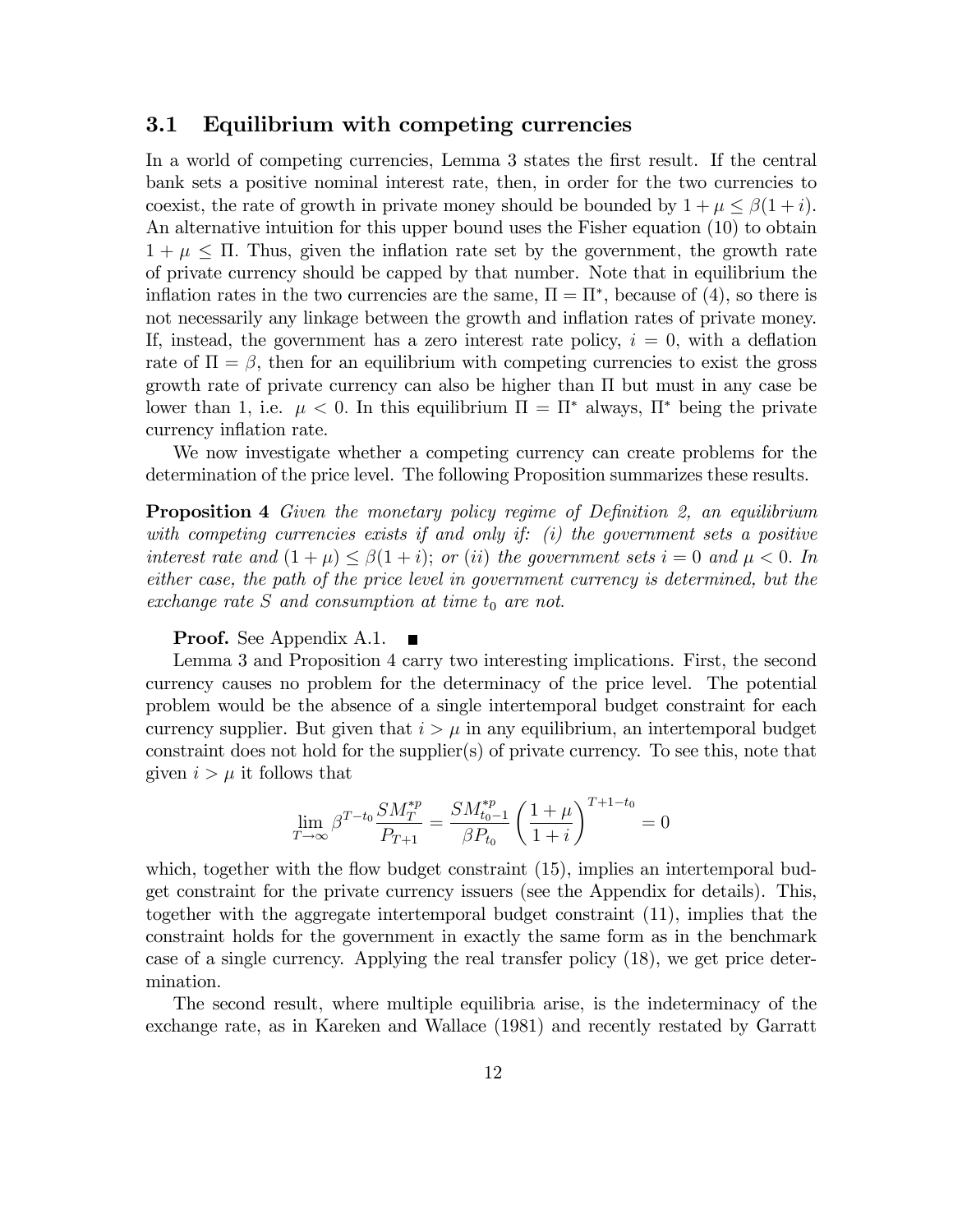and Wallace (2017) and Schilling and Uhlig (2018). In my model, this results in the indeterminacy of consumption at time  $t_0$  and of the equilibrium path of government money supply starting in period  $t_0 + 1$ <sup>15</sup>

To see the first result, consider the cash constraint at time  $t_0$ 

$$
\frac{M_{t_0-1}}{P_{t_0}} + \frac{SM_{t_0-1}^*}{P_{t_0}} \ge C_{t_0}
$$

and note that since  $P_{t_0}$  is determined and  $M_{t_0-1}$ ,  $M_{t_0-1}^*$  are given, variations in S translate into variations in  $C_{t_0}$  unless consumption is at the efficient level. To see the second result, consider the cash constraint  $(17)$  when  $i > 0$  and use  $(16)$  and  $(19)$  to obtain

$$
\frac{M_t^g}{P_t} + S\frac{M_t^{*p}}{P_t} = \beta
$$

for each  $t \geq t_0$ . Since  $P_t$  is determined and  $M_t^{*P}$  is also given by the process of private money creation, the indeterminacy of the exchange rate  $S$  translates directly into indeterminacy of the path of government money supply. By contrast, prices in government currency are completely insulated from the indeterminacy of the exchange rate.

### 3.2 Equilibria with a single currency as medium of exchange

So far we have characterized equilibria in which multiple currencies coexist. For this to happen, the return on the two moneys should be the same, which is condition (4). But when (4) is violated in either direction, there can be equilibria in which agents hold only one of the two currencies.

In what follows, we maintain the monetary policy regime of Definition 2. The first equilibrium discussed here is one in which government money is the only medium of exchange. This outcome does not depend on the value of  $\mu$ . To intuit this, assume that consumers believe the return on private money is lower than that on government money, i.e.  $P_{t+1}^*/P_t^* > P_{t+1}/P_t$ . In this case no one will rationally hold any private money. The value of private money in terms of goods is going to be zero  $-$  its price infinite validating the consumer's initial belief.

The reverse result  $-\text{that there is always an equilibrium without government money}$  $\alpha$  - does not hold. There are two reasons for this. First, is the trade in interest-bearing securities issued in government currency. Second, is the government policy of interestrate peg and real transfer. Setting the nominal interest rate fixes the inflation rate as well, while the real transfer policy pins down the price level. In this way, the value of government money is never zero.

<sup>&</sup>lt;sup>15</sup>The path of consumption from period  $t_0 + 1$  on, instead, is fully determined by the path of nominal interest rates set by the government.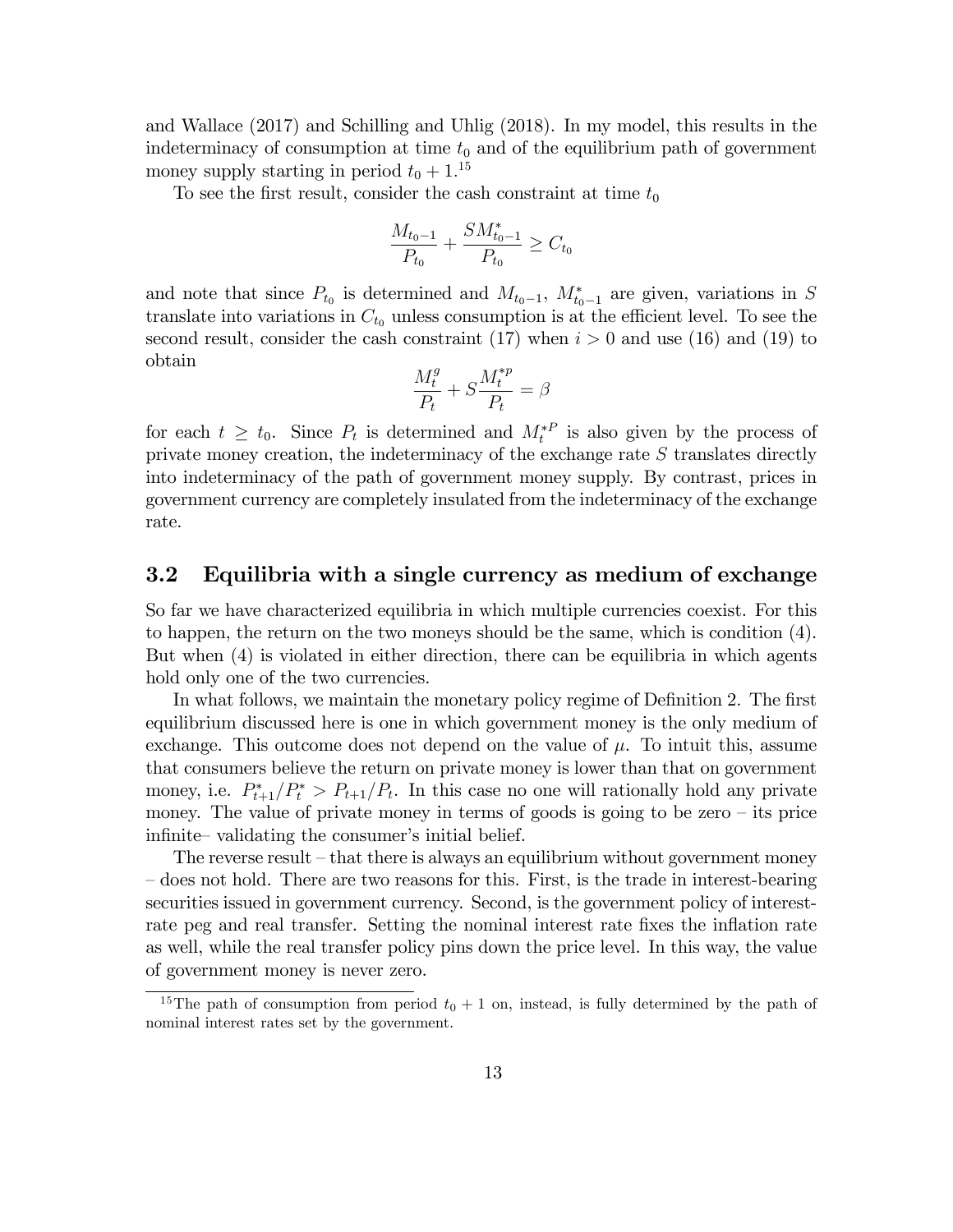Nonetheless, there can be equilibria in which only private money is used as medium of exchange. For this to be so the return on private money must be higher than that on government currency, i.e.  $P_{t+1}^*/P_t^* < P_{t+1}/P_t$ . In this equilibrium, the "cash" constraint simplifies to:

$$
\frac{M_{t-1}^{*p}}{P_t^*} \ge C_t = \frac{1}{1 + \lambda_t},
$$

for each  $t \geq t_0$  given that only private money is used to purchase consumption good C, where the equality follows from (6) and  $\lambda_t$  is the Lagrange multiplier attached to the "cash" constraint, with  $\lambda_t \geq 0$ . The optimality condition with respect to private money holdings is

$$
\frac{1}{P_t^*} = \beta(1 + \lambda_{t+1}) \frac{1}{P_{t+1}^*}
$$

for each  $t \geq t_0$ . Combining the two foregoing conditions to eliminate the Lagrange multiplier, we get

$$
\frac{M_{t-1}^{*p}}{P_t^*} \geq \frac{\beta}{1+\mu}
$$

for each  $t \geq t_0$ . The above holds with equality whenever  $\lambda_t > 0$ , in which case it determines the price level in units of private money and its growth rate at  $P_{t+1}^*/P_t^*$  $\Pi^* = 1 + \mu$ . Since  $\Pi > \Pi^*$  and  $\Pi = \beta(1 + i)$ , for this equilibrium to exist it should be that  $\beta(1+i) > 1 + \mu$ .

The two moneys coexist and prices are determined in both, but the private currency appreciates over time at the rate  $\prod^*/\prod^{16}$  For this reason, only private money is used as a medium of exchange. Government money still maintains a role in the economy for two reasons: it is the unit of account for taxes and the denomination of government debt, which private agents are willing to hold. This equilibrium is fragile. Government money is losing value with respect to private money, and agents could decide to replace it with the latter either in credit markets or in tax payments unless some form of legal constriction is in place. The economy could become entirely dominated by the cryptocurrency, and the government currency could become worthless.

### 3.3 Summing up

We can now summarize the results in the following Proposition and comment on the policy implications.

<sup>&</sup>lt;sup>16</sup>To see that prices are determined in government currency, note that real money balances in private currency are bounded, so an intertemporal budget constraint holds for the government. Therefore the price level  $P$  is determined using the transfer rule  $(18)$ .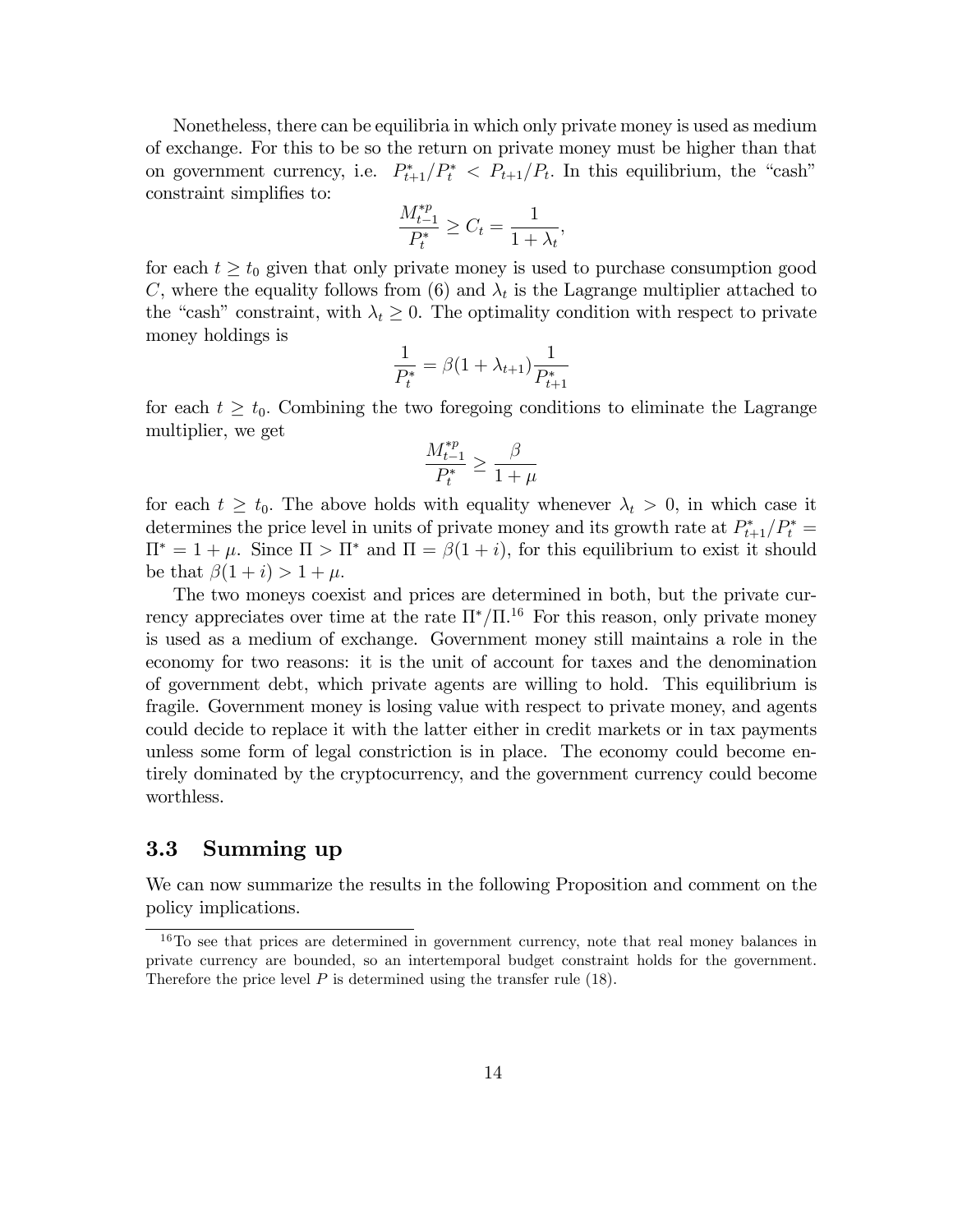**Proposition 5** Given the monetary policy regime of Definition 2: 1) there is always an equilibrium in which private currency is worthless and government currency is the medium of exchange, in which case  $\Pi < \Pi^*$ ; 2) if  $\beta(1+i) = 1 + \mu$ , in which case  $\Pi = \Pi^*$ , then there is only one additional equilibrium with both currencies competing as medium of exchange; 3) if either  $i > 0$  and  $\beta(1+i) > 1 + \mu$ , in which case  $\Pi > \Pi^*$ , or  $i = 0$  and  $\mu < 0$ , in which case  $\Pi = \Pi^*$ , there are two additional equilibria, one with both currencies competing and one with only private money as medium of exchange.

Some important conclusions can be drawn from Proposition 5 and the foregoing discussion. As in the benchmark one-currency model, the government has full control of the interest rate and ináation, since it has taxation power and there exists a market in interest-bearing securities denominated in government currency. These privileges are not shared by the private currency, so that if consumers believe it to be worthless, it becomes such.

Despite these advantages, the presence of an alternative currency can limit the properties of government money, in particular the function of medium of exchange. In this respect, an important lesson of Proposition  $5$  is that the best money  $-$  the one with higher return or lower inflation – prevails as medium of exchange, following the principle set out, among others by Hayek (1974).

It is worth repeating that government money can get into unknown and dangerous territories if the return on it is less than on other currencies and can therefore lose all medium-of-exchange function. It could eventually lose its other properties as well and become worthless, unless it is bolstered by legal restrictions.

Another way to see the results of Proposition 5 is to ask how government should set policy so as to absolutely preclude equilibria in which private currency is used. The government could fix the interest rate in the range  $0 < i < (\mu/\beta - 1)$ , keeping inflation in the interval  $\beta < \Pi < (1+\mu)$ . Interest rates and inflation are then bounded above by the growth rate of private money. To intuit these bounds, one should observe that in this model currency competition acts in the direction of facilitating certain transactions. To compete and exclude other currencies, the government should offer a better money, one with higher return and lower inflation. In line with Hayek (1974), currency competition can improve the welfare of consumers if the growth rate of private money is sufficiently low and the competing money correspondingly good.

However, government objectives for monetary policy are generally broader than just merely liquidity premia in money markets. Central banks also seek to moderate the fluctuations of the economy. Along these lines, the literature offers justifications for a positive inflation rate, such as the need to avoid the zero lower bound on nominal interest rates or to "grease the wheels" of the economy in the presence of downward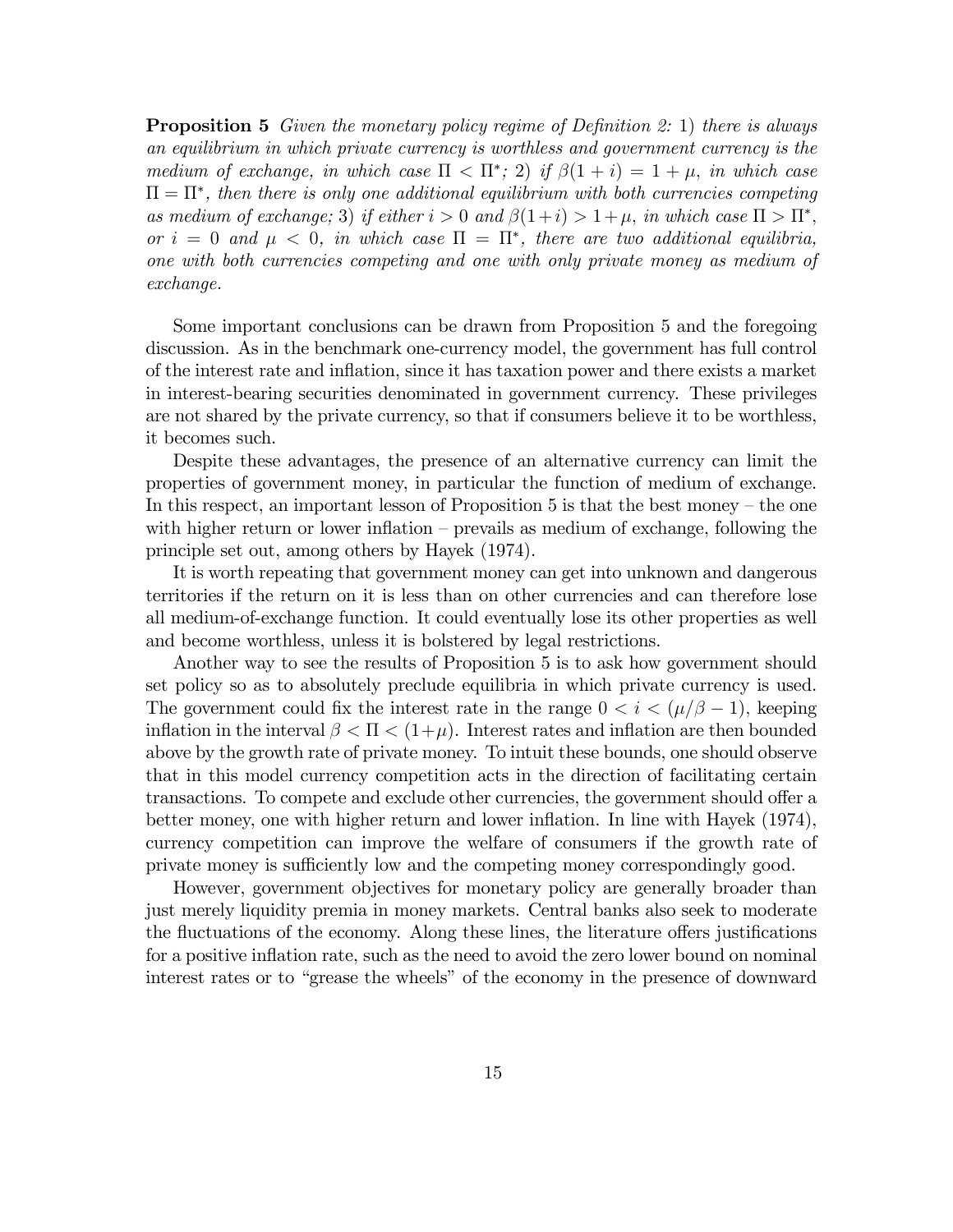nominal wage rigidity.<sup>17</sup> Taking these considerations into account in the simple model of this paper would imply that the bound on ináation can be too stringent for the attainment of other objectives, whenever the growth rate of private money is low. The desired or optimal inflation target could be high enough to enter the region of multiple equilibria where government money might lose its medium of exchange function and be at survival risk.

The conclusion of this simple model  $-$  that a competing currency can limit the action of monetary policy  $\overline{\phantom{a}}$  is further reinforced in the next section, which analyzes competition by profit-maximizing private issuers.

# 4 Multiple-currency competition

Now let us extend the above framework to a multiple-currency environment. Each currency issuer operates in a centralized system and chooses its money supply to maximize profit. Entry into the market is subject to a fixed cost, and the number of issuers is endogenously determined by the zero-rent condition. Government currency is supplied as in the benchmark model, with a monetary policy of a constant nominal interest rate and an appropriate real transfer policy.

A concise summary of the results is that nominal interest rate and inflation rate are now both determined by structural factors. The price level and real money balances in each currency are also determined.

Assume that at time  $t_0 - 1$  there is only government money; therefore at  $t_0$  the cash-in-advance constraint is:

$$
C_{t_0} \le \frac{M_{t_0-1}}{P_{t_0}}.
$$

Starting from time  $t_0$  other issuers can enter and the liquidity constraint generalizes to

$$
C_t \le \frac{M_{t-1}}{P_t} + \sum_{\bar{t}=t_0}^{t-1} \frac{M_{\bar{t},t-1}}{P_{\bar{t},t}}
$$

for each  $t \geq t_0 + 1$ , in which  $M_{\bar{t},t-1}$  is the aggregate money supply chosen for period  $t-1$  by the issuers that entered the market in period  $\bar{t}$ , with  $t_0 \leq \bar{t} \leq t-1$ ;  $P_{\bar{t},t}$  is the price of goods in terms of the currency of these issuers. The aggregate balances  $M_{\bar{t},t-1}$  also include the money issued at  $t-1$  by issuers that are still in the market, i.e.  $M_{\bar{t},t-1} = \int$  $\int_{j\in N_{\bar{t},t-1}} M_{\bar{t},t-1}(j)dj$  where the mass of issuers remaining in the market is given by  $N_{\bar{t},t-1} = (1-\delta)^{t-1-\bar{t}}N_{\bar{t},\bar{t}}$  in which  $N_{\bar{t},\bar{t}}$  is the mass entering at time  $\bar{t}$ .

Entering at time  $\bar{t}$ , a generic issuer j pays a fixed cost  $\Phi > 0$  and commits to the sequence  $\{M_{\bar{t},t}(j)\}_{t=\bar{t}}^{\infty}$  so as to maximize its liquidity rent (specified below) subject to

 $17$ On the first justification, see Eggertsson and Woodford (2003); on the second, among others, Benigno and Ricci (2011) and Dupraz et al. (2018).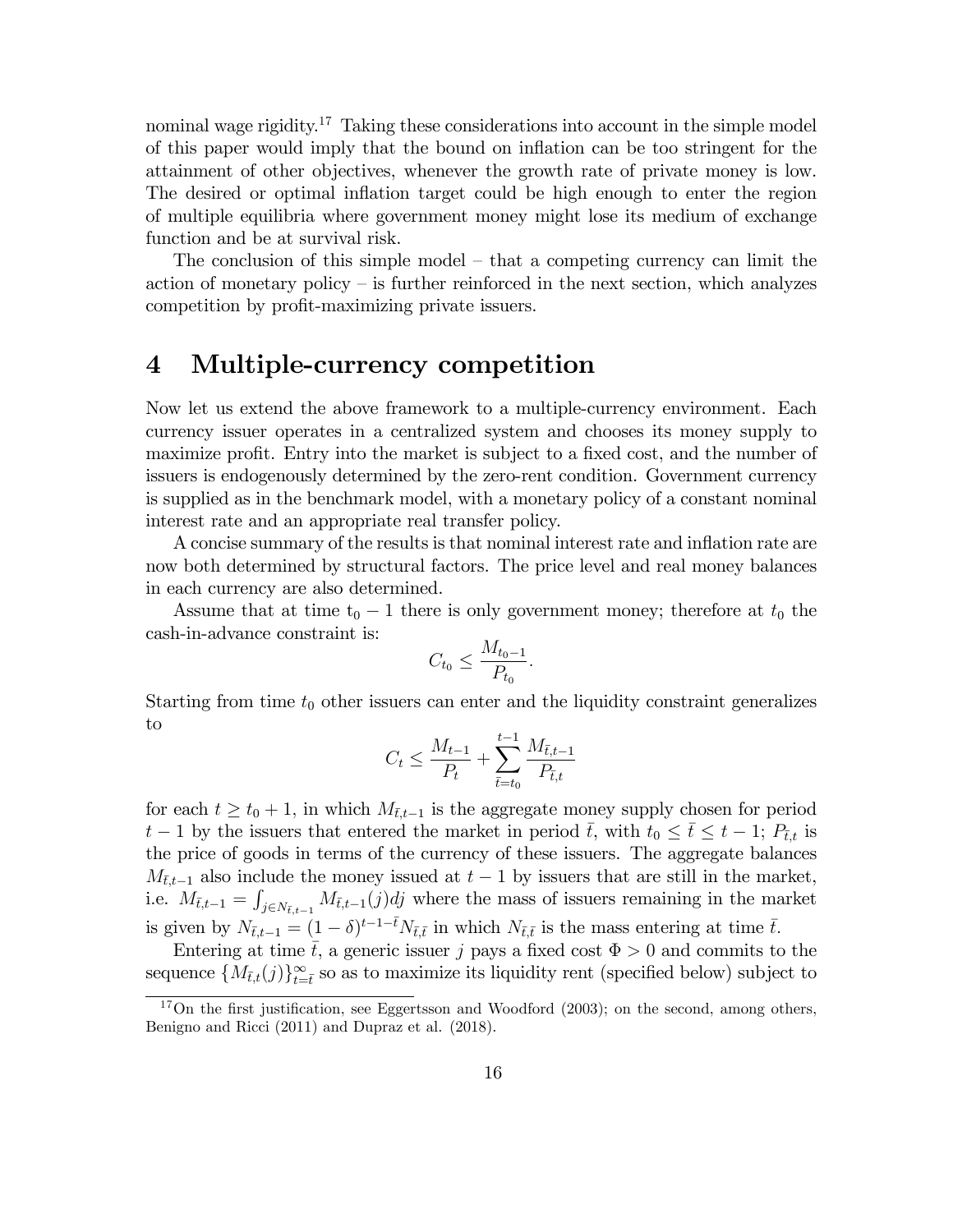an exit rate of  $\delta > 0$ . In the case of exit at time  $t + 1$ , the money holdings  $M_{\bar{t},t}(j)$ chosen for period t still provide liquidity services in period  $t + 1$  and only become useless at the end of the period. Therefore, the first-order condition with respect to  $M_{\bar{t},t}(j)$  is

$$
\frac{1}{P_{\bar{t},t}} = \beta(1 - \delta + \lambda_{t+1}) \frac{1}{P_{\bar{t},t+1}},
$$
\n(22)

since the currency has unitary payoff with probability  $1 - \delta$  and zero otherwise and always provides liquidity services, receiving the premium  $\lambda_{t+1}$ . The above condition holds for any  $t > \overline{t}$ .

Given that first-order condition  $(8)$  still applies, comparing it with  $(22)$ , we get that

$$
\frac{P_{\bar{t},t+1}}{P_{\bar{t},t}} = \frac{P_{t+1}}{P_t} - \beta \delta \tag{23}
$$

which implies that the returns on the two moneys are equalized when the exogenous exit rate is taken into account. Given the latter, the number of private currencies  $J_t$ follows the law of motion  $J_t = N_{t,t} + (1 - \delta)J_{t-1}$  with initial condition  $J_{t_0-1} = 0$ .

Each issuer is subject to the flow budget constraint

$$
M_{\bar{t},t-1}(j) + T_{\bar{t},t}(j) = M_{\bar{t},t}(j),
$$

starting from its entry at time  $\bar{t}$  with  $M_{\bar{t},\bar{t}-1}(j)=0$ . Real profits at time t are given by the liquidity premium  $\lambda_{t+1}$  in period  $t+1$  multiplied by the real money balances, i.e.  $\lambda_{t+1} M_{\bar{t},t}(j)/P_{\bar{t},t+1}$  discounted by the rate of time preference  $\beta$ . It is essential to observe that the liquidity premium is a function of the money supply chosen by the single issuer j. In fact when  $\lambda_t > 0$ 

$$
C_t = \frac{1}{1 + \lambda_t} = \frac{M_{t-1}}{P_t} + \sum_{\bar{t}=t_0}^{t-1} \frac{M_{\bar{t},t-1}}{P_{\bar{t},t}}.
$$
\n(24)

We model a market of monopolistic competition, in which each supplier exerts some influence on the liquidity premium, but not much with respect to the overall market or with respect to the total set of suppliers entering at the same time. The latter assumption implies that the issuer takes prices, and in particular  $P_{\bar{t},t}$ , as given in its optimization problem. Each supplier maximizes the discounted present value of real profits by choosing the sequence  $\{M_{\bar{t},t}(j)\}_{t=\bar{t}}^{\infty}$ , conditional on its still being in the market, and therefore it maximizes:

$$
\beta \sum_{t=\overline{t}}^{\infty} [(1-\delta)\beta]^{t-\overline{t}} \lambda_{t+1}(M_{\overline{t},t}(j)) \frac{M_{\overline{t},t}}{P_{\overline{t},t+1}}
$$
(25)

starting from its entry period  $\bar{t}$  where  $\lambda_{t+1}$  shows its dependence on the choice  $M_{\bar{t},t}(j)$ through (24).

In an equilibrium with competing currencies, then, the following results obtain.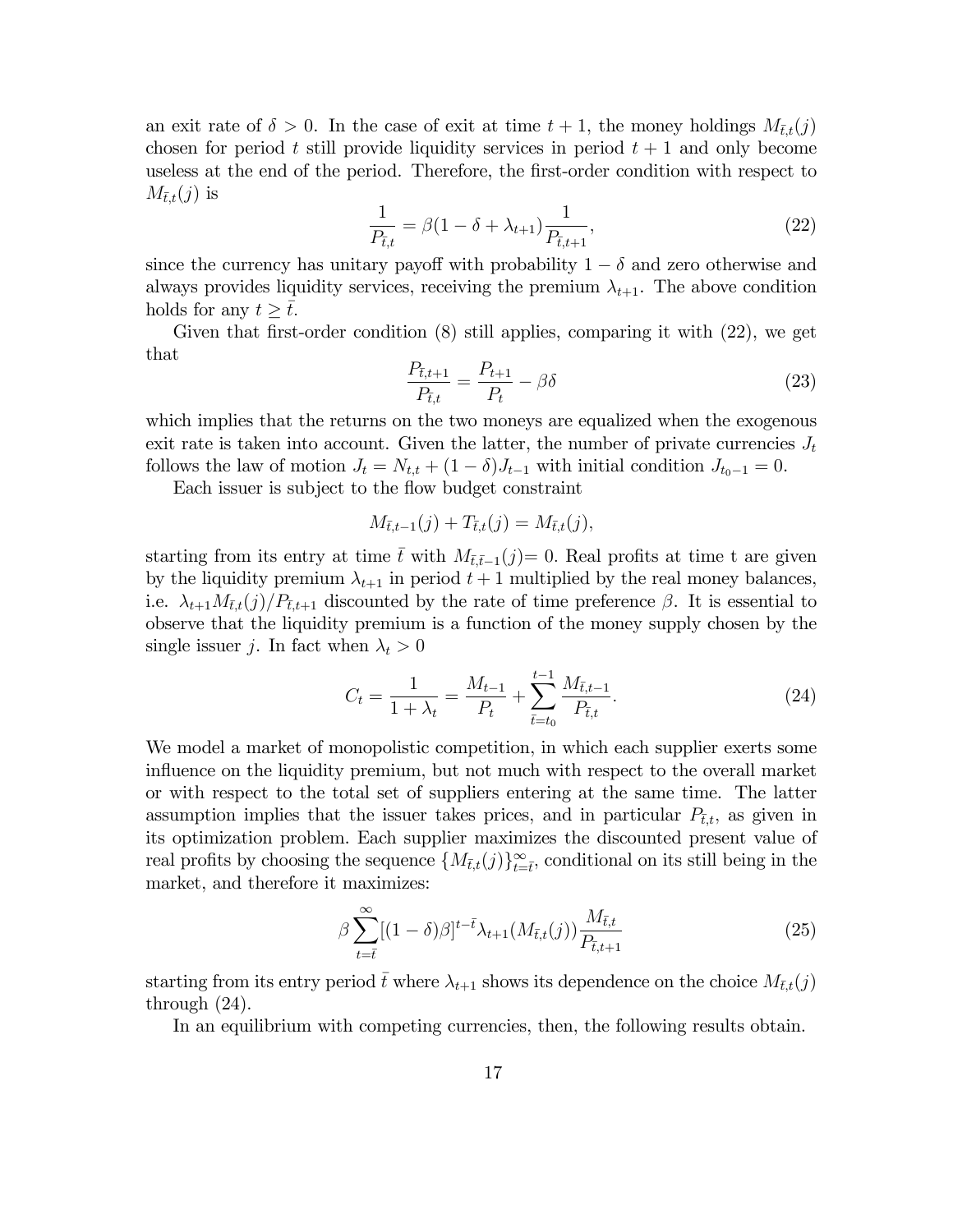**Proposition 6** Given a fixed entry cost  $\Phi > 0$  and an exogenous exit probability  $0 < \delta < 1$ , in an equilibrium with currency competition and profit-maximizing issuers: (i) consumption is constant and equal to

$$
C_t = 1 - z^{\frac{1}{2}} > 0,\tag{26}
$$

for each  $t \ge t_0 + 1$  with  $z \equiv (1 - (1 - \delta)\beta)\Phi/\beta$  (assuming  $z < 1$ ); (ii) the supply of real money balances of each private issuer is constant and equal to

$$
\frac{M_t^*}{P_{t+1}^*} = z^{\frac{1}{2}} - z > 0; \tag{27}
$$

and (iii) the number of private suppliers of currency is given by

$$
J_t = z^{-\frac{1}{2}} \left( 1 - \frac{M_t^g}{P_{t+1}} \frac{1}{1 - z^{-\frac{1}{2}}} \right). \tag{28}
$$

Proof. See Appendix A.2.

Some interesting implications derive from Proposition 6: (i) the nominal interest rate and  $(ii)$  the inflation rate in each currency are constant and are functions of structural parameters.<sup>18</sup> To see the first result, combine the constant consumption level of equation (26) with the equilibrium condition  $C_t = 1/(1 + i_{t-1})$  at each time  $t \geq t_0 + 1$ . It follows that the nominal interest rate is constant and determined by the entry cost  $\Phi$ , the exogenous exit rate  $\delta$  and the intertemporal discount factor  $\beta$ through the parameter z

$$
1 + i_t = \frac{1}{1 - z^{\frac{1}{2}}},\tag{29}
$$

for each  $t \geq t_0$ . One implication of currency competition is therefore that the government loses control of the nominal interest rate.<sup>19</sup> Moreover, to see that structural factors also determine the inflation rate in each currency, combine (29) with the Euler equation (10) to obtain

$$
\frac{P_{t+1}}{P_t} = \frac{\beta}{1 - z^{\frac{1}{2}}} \qquad \frac{P_{t+1}^*}{P_t^*} = \frac{\beta}{1 - z^{\frac{1}{2}}} - \delta\beta,\tag{30}
$$

where the second equality follows from  $(23)$ .

We collect these results in the following Corollary.

 $18$ With appropriate qualifications a similar result could arise in a model of competition among securities all denominated in the same currency, see Woodford (1995).

 $19$ The real interest rate, however, is always tied to the rate of time preference. This is different from the finding of Fernandez-Villaverde and Sanchez (2018), namely that there is no equilibrium in which the real interest rate is equal to the rate of time preference.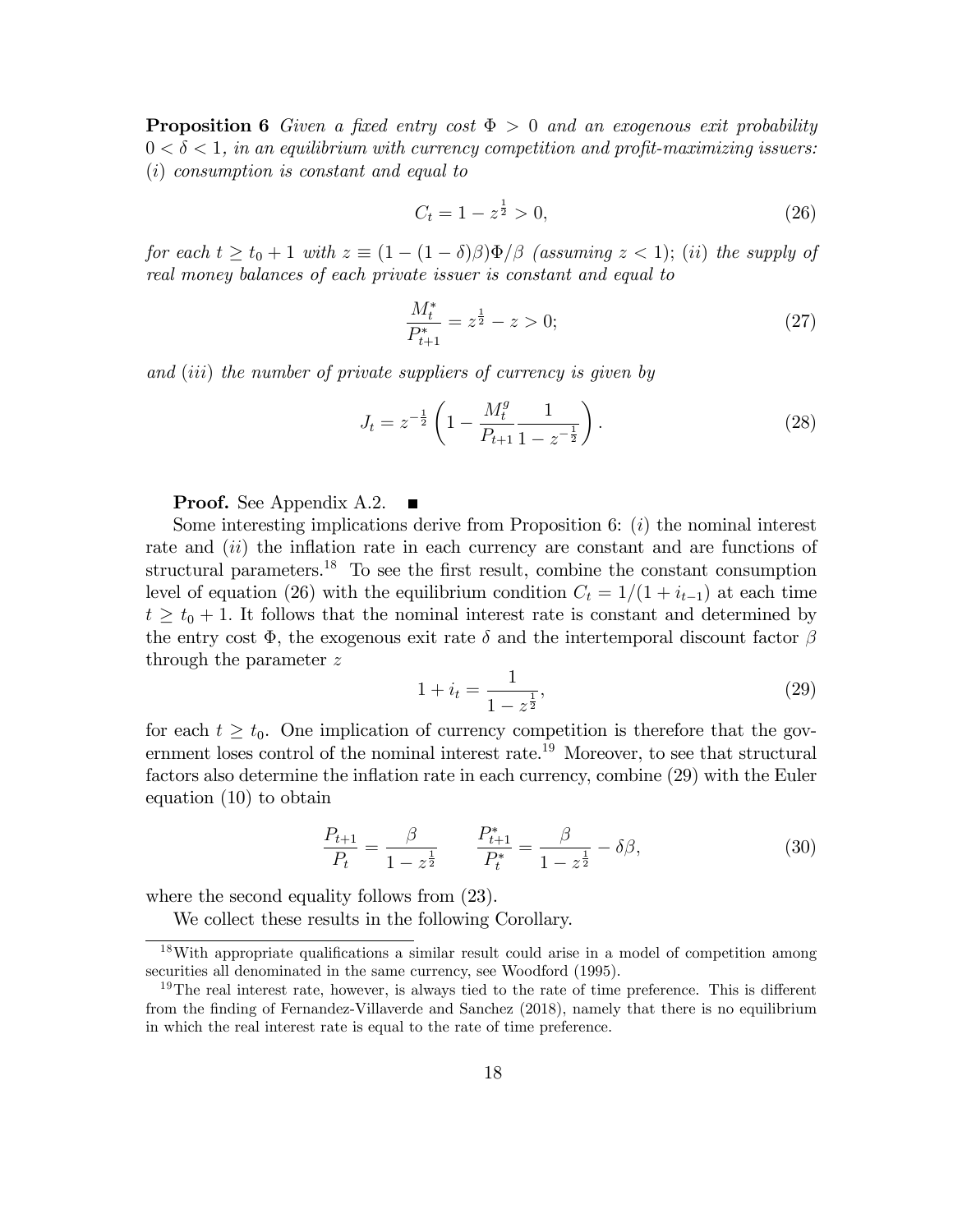**Corollary 7** Given a fixed entry cost  $\Phi > 0$  and an exogenous exit probability  $0 <$  $\delta$  < 1, in an equilibrium with currency competition and profit-maximizing issuers:  $(i)$  the nominal interest rate and  $(ii)$  the inflation rates are determined by structural factors:

$$
1 + i_t = \frac{1}{1 - z^{\frac{1}{2}}},
$$
  

$$
\frac{P_{t+1}}{P_t} = \frac{\beta}{1 - z^{\frac{1}{2}}} \qquad \frac{P_{t+1}^*}{P_t^*} = \frac{\beta}{1 - z^{\frac{1}{2}}} - \delta\beta.
$$

Note that in the special case of zero entry cost there are an infinite number of issuers and the competition drives liquidity premia to zero. The efficient allocation is attained.<sup>20</sup> Therefore the nominal interest rate is at the zero lower bound, which is equivalent to have full satiation of liquidity. Prices in government currency fall at rate  $\beta$  and all other prices – in private currencies – at  $\beta(1-\delta)$ . These results are perfectly in line with Hayek (1974), who advocated private money creation way to achieve efficiency in the liquidity provision. The loss of control over the nominal interest rate and inflation too is consistent with his position that government should not have monopoly power to manipulate interest rates and prices. Rather, unfettered competition can work to keep inflation under control.

An important further result of Proposition 6 is that equilibrium real money balances for each of private currency are uniquely determined and constant.<sup>21</sup> They are not affected by exchange rate indeterminacy, which was instead pervasive in the twocurrency model (Section 1). As a consequence, real money balances for government currency are also determined again departing from the two-currency model.

The key remaining question is whether there is some indeterminacy of the price level, in government currency, now that interest and inflation rates are determined by exogenous factors. The answer is no, the argument follows the foregoing discussion with some caveats. For one thing, we need to appropriately redefine the monetary regime.

**Definition 8** Assume the following specification of the monetary policy regime. The government sets the sequence of money supply  $\{M_t^g\}_{t=t_0}^{\infty}$  and the following transfer policy

$$
\frac{T_t}{P_t} = \frac{i_t}{1 + i_t} \frac{M_t^g}{P_t} - (1 - \beta)\tau
$$
\n(31)

for each  $t \geq t_0$  and for some  $\tau$  different from zero.

 $20$ Fernandez-Villaverde and Sanchez (2018) instead find that private money creation can be socially wasteful.

 $^{21}$ This is again in contrast with Fernandez-Villaverde and Sanches (2018), who find multiple equilibria, including hyperinflationary equilibria with real money balances that converge to zero.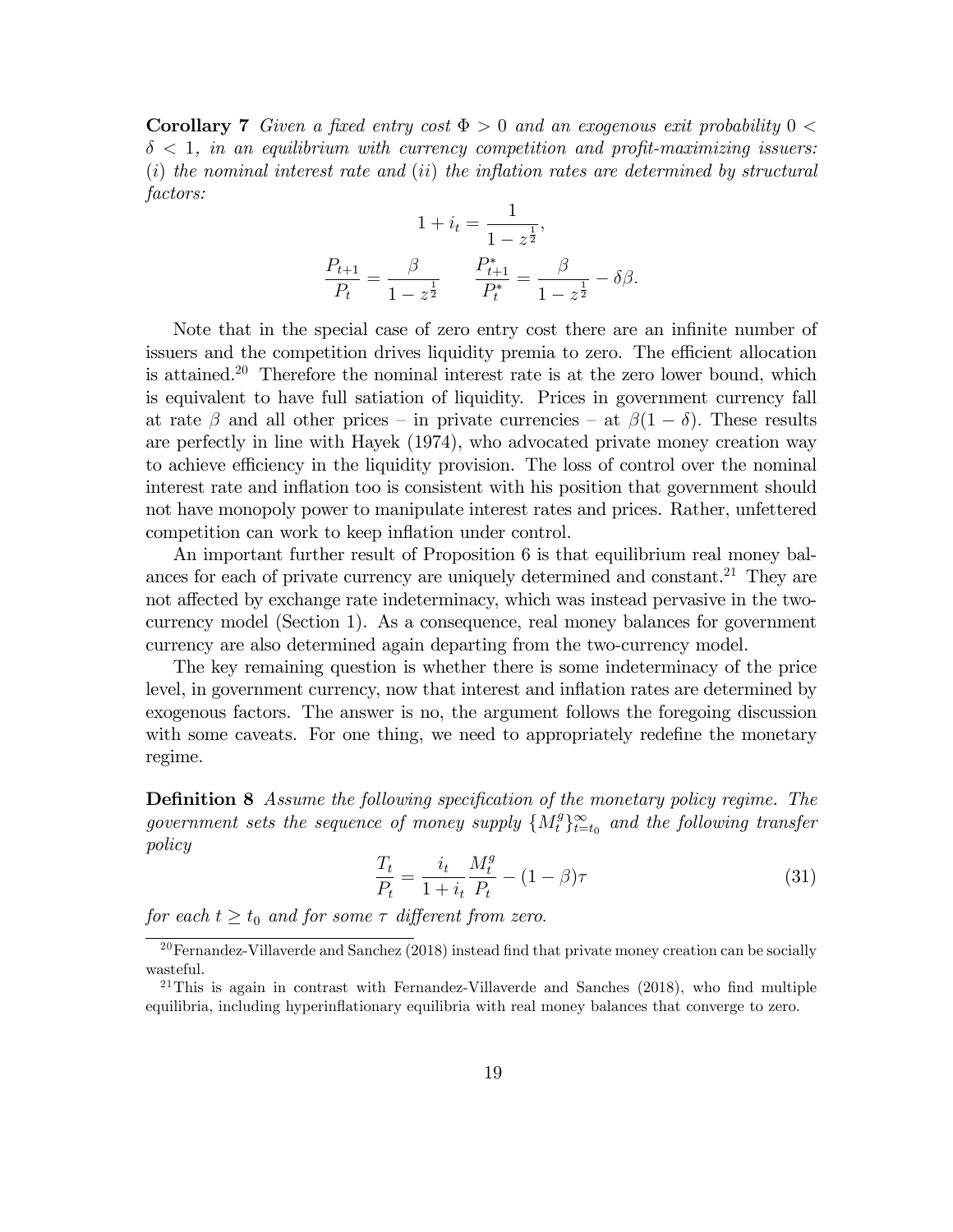With respect to the benchmark monetary policy regime (Definition 2), here the interest-rate policy is replaced by a money supply policy.

**Proposition 9** Given the monetary policy regime of Definition 8 and the results of Proposition 6, in an equilibrium under currency competition the path of the price level in government currency is determined as is consumption at time  $t_0$ .

#### Proof. See Appendix A.3.

This result contradicts Friedman (1960), who held that purely private fiduciary currencies would inevitably produce price instability. Fernandez-Villaverde and Sanchez  $(2017)$  reach a similar conclusion: "in a monetary system with competitive issuers the supply of each brand becomes unbounded when the marginal cost goes to zero...Private entrepreneurs always have an incentive to mint just a little bit more of the currency." In my model, what eliminates this is the possibility of entry into the market, which drives all rents to zero. Moreover, an appropriate real transfer policy fully determines the path of prices.

To this point the equilibrium characterized is one in which multiple currencies coexist as medium of exchange, with striking results on what government policy is left to do. However, along the lines of the discussion in Section 3.3, in theory the government could set a higher interest rate and so achieve higher ináation, but in this case government money will not serve as medium of exchange. Or else, the government could crowd private money out by setting the interest rate lower than (29): However, this interest rate could be very low where entry barriers are negligible, i.e.  $\Phi$  close to zero. In line with our previous conclusions, then, a market of competitive currency suppliers can place significant limits on monetary policy action.

# 5 Determinacy of the exchange rate

Let us return to the two-currency model to see whether it is possible to solve the problem of indeterminacy of the exchange rate of the cryptocurrency. I have already observed that this is not the main reason for monetary policymakers to be concerned over the existence of other currencies.

We need to explore alternative monetary regimes for private issuance to address the indeterminacy problem. A characteristic of some cryptocurrencies is that they are not the liability of any single agent (decentralization), while government currency is the liability of the central bank (centralization). The rule of constant money-supply growth for private currency (DeÖnition 2) can describe the behavior of a decentralized as well as of a centralized system. On the other hand, transfer policy (18) can be more naturally instituted by an agent that has full control of its balance sheet and that can back the value of its liability by a real transfer/tax policy. To obtain determinacy, a one possibility is to posit that the private currency is issued by an agent in a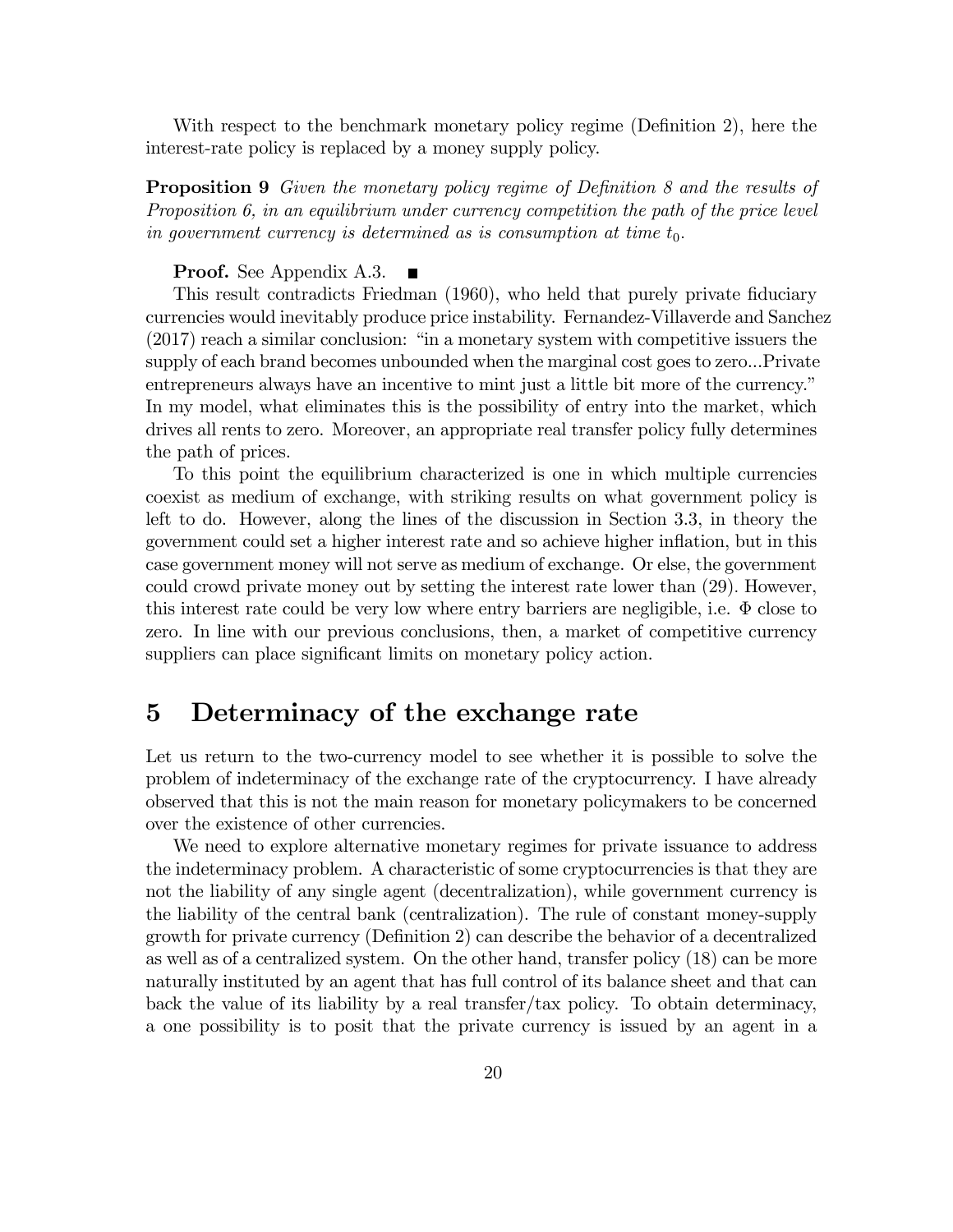centralized system that at some point can switch to an "active" transfer policy of the same kind as (18).

**Definition 10** Assume the following specification of the monetary policy regime. The government sets a constant interest rate policy  $i_t = i$  at each  $t \geq t_0$  and the following transfer policy

$$
\frac{T_t}{P_t} = \frac{i}{1+i} \frac{M_t^g}{P_t} - (1 - \beta)\tau
$$
\n(32)

for each  $t \geq t_0$  and for some  $\tau$  different from zero. The private currency issuer sets  $T_t^* = \mu M_{t-1}^{*p}$  for each  $t_0 \le t < \tilde{t}$  with  $\mu > -1$ , to achieve a constant growth rate,  $1 + \mu$ , of its money supply and switches to a real transfer policy

$$
\frac{T_t^*}{P_t^*} = \frac{i}{1+i} \frac{M_t^{*p}}{P_t^*} - (1-\beta)\tau^*
$$
\n(33)

for each  $t \geq \tilde{t}$  and some  $\tau^* > 0$ .

The difference with respect to the monetary policy regime set in Definition 2 is the assumption that the private issuer switches to a real transfer policy at or after time  $t$ , which may coincide with the initial period  $t_0$  or be postponed far into the future. This change to the monetary regime is sufficient for an equilibrium to have determinacy of all the variables, and in particular the price level (in government currency) and the nominal exchange rate. A necessary condition, in the following Proposition, is that the government-set nominal interest rate be positive.

**Proposition 11** Given the monetary policy regime of Definition 10, in an equilibrium with a positive nominal interest rate  $i_t = i > 0$  for each  $t \geq t_0$ , the equilibrium is determinate.

#### Proof. See Appendix A.4.

It is worth highlighting some of the key elements of the proof of Proposition 11. First is the requirement of a positive interest rate. In this case the liquidity constraint (17) holds with equality, and it follows that in equilibrium real money balances are bounded and therefore  $\lim_{t\to\infty} \beta^t M_{t-}^{*p}$  $t_{t-1}^{*p}/P_t^* = 0$ . This condition is sufficient to separate the aggregate intertemporal budget constraint into two components, one for the government and the other for the private issuer. It then follows that given the backing implied by the regime of Definition 10 through transfer rules  $(32)$  and  $(33)$ , the path of prices in each currency is determined and so is the exchange rate.

The proposal of Definition 10 might seem to be a straightforward extension of the fiscal theory to a two-currency setting, but there is one key difference. While the fiscal theory applied to a single currency requires that the monetary authority issue at least some securities with only pecuniary return, like  $B$ , in the two-currency extension only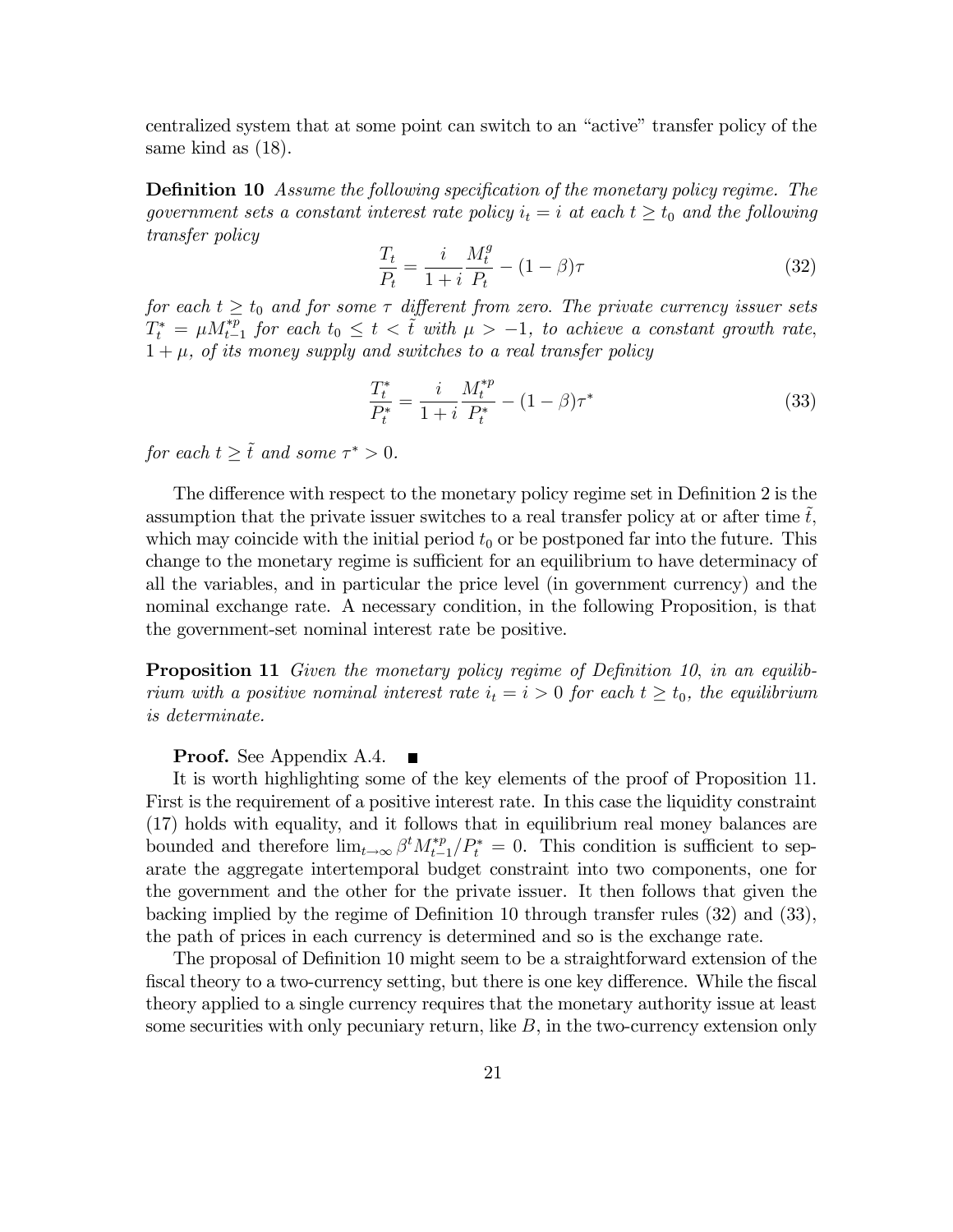one currency issuer should supply such securities. Indeed, supposing that the private issuer of currency also issues interest-bearing securities with only pecuniary return, let's say  $B^{*p}$ , the fact that  $\lim_{t\to\infty} \beta^t M_{t-}^{*p}$  $t_{t-1}^{*p}/P_t^* = 0$  in any equilibrium with positive interest rate no longer implies the possibility of defining two separate intertemporal budget constraints. Consequently prices and the exchange rate cannot be determined separately.

Instead, the proposal of Definition 10 could be interpreted as a combination of the fiscal theory approach for the government and the proposal of Obstfeld and Rogoff (1983) for private money, since currency is exchanged for goods (a stream of goods) at a certain point in time. However, in my model, the purpose of this exchange is different. In their case, it serves to rule out multiple equilibria and in particular hyperináationary solutions. In mine, explosive equilibria are ruled out and the purpose of exchanging currency for goods is to determine the constant exchange rate between the two currencies.

Note, further, that under the monetary regime proposed the path of private money supply is determined by the private issuer's policy, while that of the government is endogenously determined by the cash constraint (17).

Finally, note that the monetary policy regime of Definition 10, given a positive nominal interest rate, does not necessarily imply the existence of an equilibrium. But if an equilibrium does exist under that regime, it features determinate prices and exchange rate.

### 6 Conclusion

This paper analyzes models of coexistence between government and privately-issued currencies. Competing currencies can limit the ability of the central bank to use the interest rate as a policy instrument; they can also restrict the attainable equilibrium inflation rate. In a market with free entry for multiple currencies with profitmaximizing issuers, the central bank completely loses control of the interest rate and the inflation rate, which both come to be determined by structural factors (rate of time preference, entry cost, exit rate).

I have kept the analysis as simple as possible in order to focus on this important topic, which has recently received a good deal of attention. In particular, private and government currencies are assumed to be perfect substitutes, delivering the same liquidity services. However, an extension to imperfect substitutability does not alter the results significantly. Most interesting would be to devise a model in which the acceptance or non-acceptance of currencies is endogenous not only for the medium of exchange function but also for other properties of money  $-$  a task I leave to future research. Another interesting avenue would be extension to a multi-country world, as a way of studying competition among international reserve currencies and national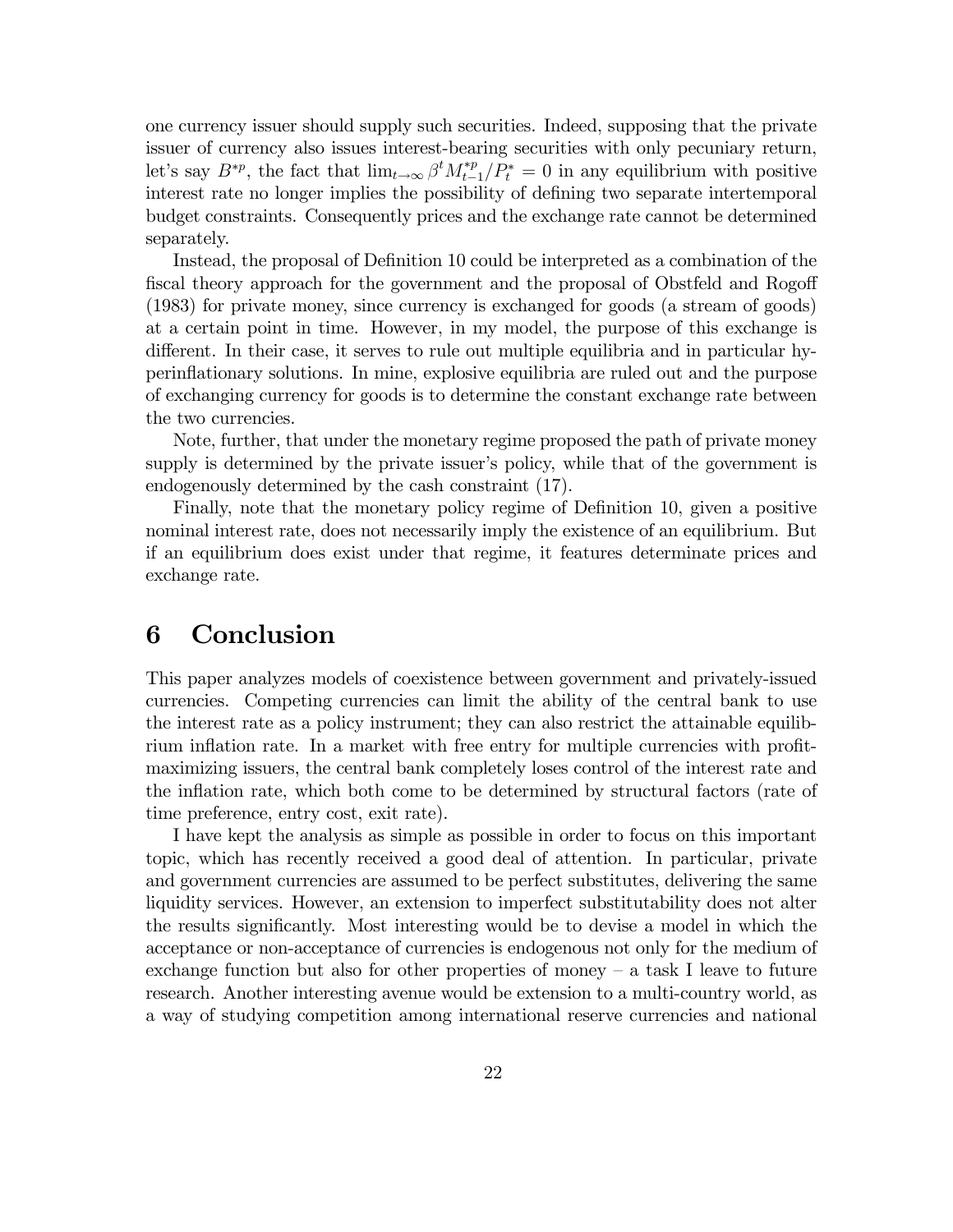currencies.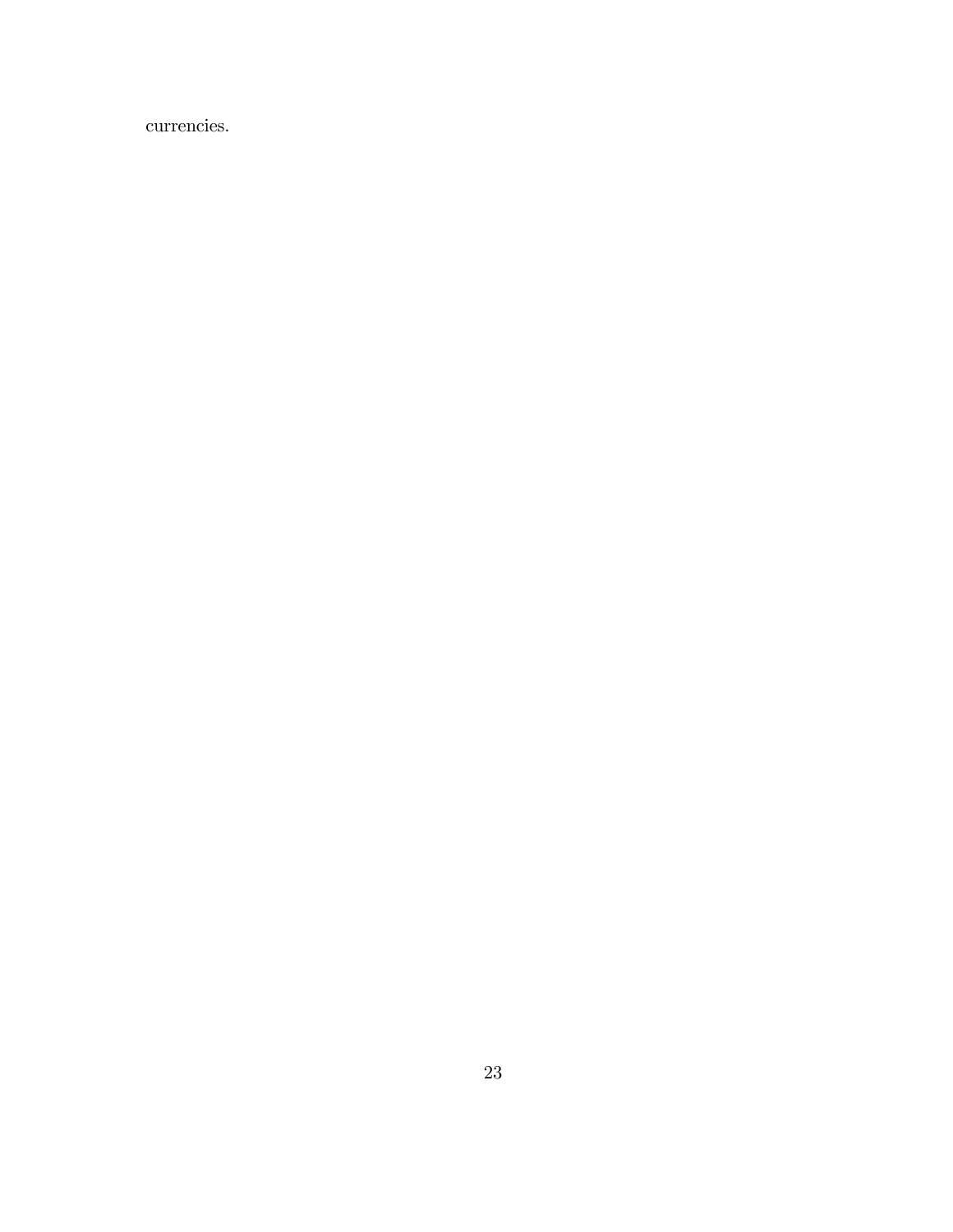# References

- [1] Benigno, Pierpaolo. 2017. "A Central-Bank Theory of Price Level Determination." CEPR Discussion Paper No. 11966.
- [2] Benigno, Pierpaolo and Luca Ricci. 2011. "The Inflation-Output Trade-Off with Downward Wage Rigidities." The American Economic Review 101(4): 1436-1466.
- [3] Benigno, Pierpaolo and Roberto Robatto. 2018. "Private Money Creation, Liquidity Crises, and Equilibrium Liquidity." CEPR Discussion Paper No. 13091.
- [4] Bank for International Settlements. 2018. Annual Economic Report. Chapter V. Cryptocurrencies: looking beyond the hype. Basel.
- [5] Canzoneri, Matthew, Robert Cumby and Behzad Diba. 2001. "Is the Price Level Determined by the Needs of Fiscal Solvency?" American Economic Review 91(5): 1221-1238.
- [6] Calvo, Guillermo and Carlo Vegh. 1996. "From Currency Substitution to Dollarization and Beyond: Analytical and Policy Issues." In Guillermo A. Calvo, ed., Money, Exchange Rates and Output. Cambridge, MA: MIT Press.
- [7] Cipolla, Carlo Maria. 1956. Money, Prices, and Civilization in the Mediterranean World. Princeton University Press, Princeton, NJ.
- [8] Cipolla, Carlo Maria. 1982. The Monetary Policy of Fourteenth-Century Florence. University of California Press, Berkeley, CA.
- [9] Cipolla, Carlo Maria. 1990. Il governo della moneta a Firenze e a Milano nei secoli  $XIV-XVI$ . Il Mulino, Bologna.
- [10] Dupraz, Stéphane, Emi Nakamura and Jón Steinsson. 2018. "A Plucking Model of Business Cycles." Unpublished manuscript, University of California at Berkeley.
- [11] Eggertsson, Gauti and Michael Woodford. 2003. "The Zero Bound on Interest Rates and Optimal Monetary Policy." *Brookings Papers on Economic Activity* 2003(1), 139-211.
- [12] Einaudi, Luigi. 1936. "Teoria della moneta immaginaria nel tempo da Carlomagno alla rivoluzione francese." Rivista di Storia Economica 1, 1–35.
- [13] Fernandez-Villaverde, Jesus and Daniel Sanches. (2018). "Can Currency Competition Work?" unpublished manuscript, University of Pennsylvania.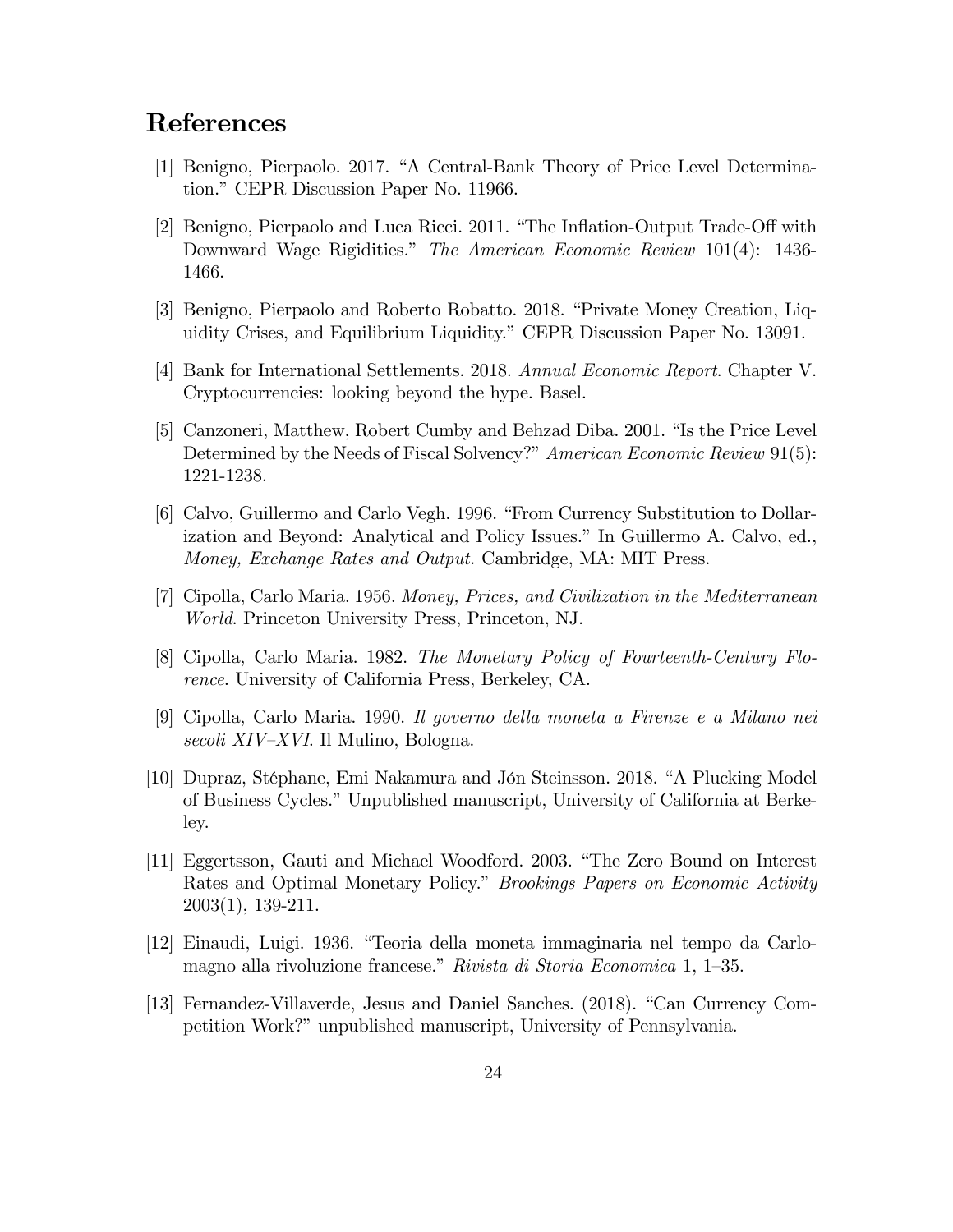- [14] Friedman, Milton. 1960. A Program for Monetary Stability. New York: Fordham University Press.
- [15] Garratt, Rodney and Neil Wallace. 2017. "Bitcoin 1, Bitcoin 2, ... : An Experiment in Privately Issued Outside Monies." unpublished manuscript, University of Santa Barbara.
- [16] Hayek, Friedrich. 1976. The Denationalization of Money. Institute of Economic Affairs, London.
- [17] Kareken, John and Neil Wallace. 1981. "On the Indeterminacy of Equilibrium Exchange Rates." The Quarterly Journal of Economics, vol. 96, issue 2, 207-222.
- [18] Klein, Benjamin. 1974. "The Competitive Supply of Money." *Journal of Money*, *Credit and Banking*, vol. 6, no. 4, pp.  $423-453$ .
- [19] Kovbasyuk, Sergey. 2018. "Initial Coin Offering and Seigniorage." Unpublished manuscript. EIEF.
- [20] Loyo, Eduardo. 2002. "Imaginary Money Against Sticky Relative Prices."  $Euro$ pean Economic Review, Vol. 46, Issue 6, pp. 1073-1092.
- $[21]$  Lucas, Robert and Nancy Stokey. 1987. "Money and Interest in a Cash-in-Advance Economy," *Econometrica*, Vol. 55, No. 3, 491-513.
- [22] Niepelt, Dirk. 2004. "The Fiscal Mith of the Price Level." The Quarterly Journal of Economics 119 (1): 277-300.
- [23] Marimon, Ramon, Juan Pablo Nicolini and Pedro Teles. 2012. "Money is an Experience Good: Competition and Trust in the Private Provision of Money." Journal of Monetary Economics 59, 815-825.
- [24] Obstfeld, Maurice, and Kenneth Rogoff. 1983. "Speculative Hyperinflations in Maximizing Models: Can We Rule Them Out?" Journal of Political Economy 91: 675-687.
- [25] Sargent, Thomas J., and Wallace, Neil. 1982. "The Real-Bills Doctrine versus the Quantity Theory: A Reconsideration." Journal of Political Economy 90: 1212-1236.
- [26] Schilling, Linda and Harald Uhlig. 2018. "Some Simple Bitcoin Economics." Unpublished manuscript. Chicago University Press.
- [27] Sims, Christopher. 1994. "A Simple Model for Study of the Determination of the Price Level and the Interaction of Monetary and Fiscal Policy." *Economic* Theory 4: 381-399.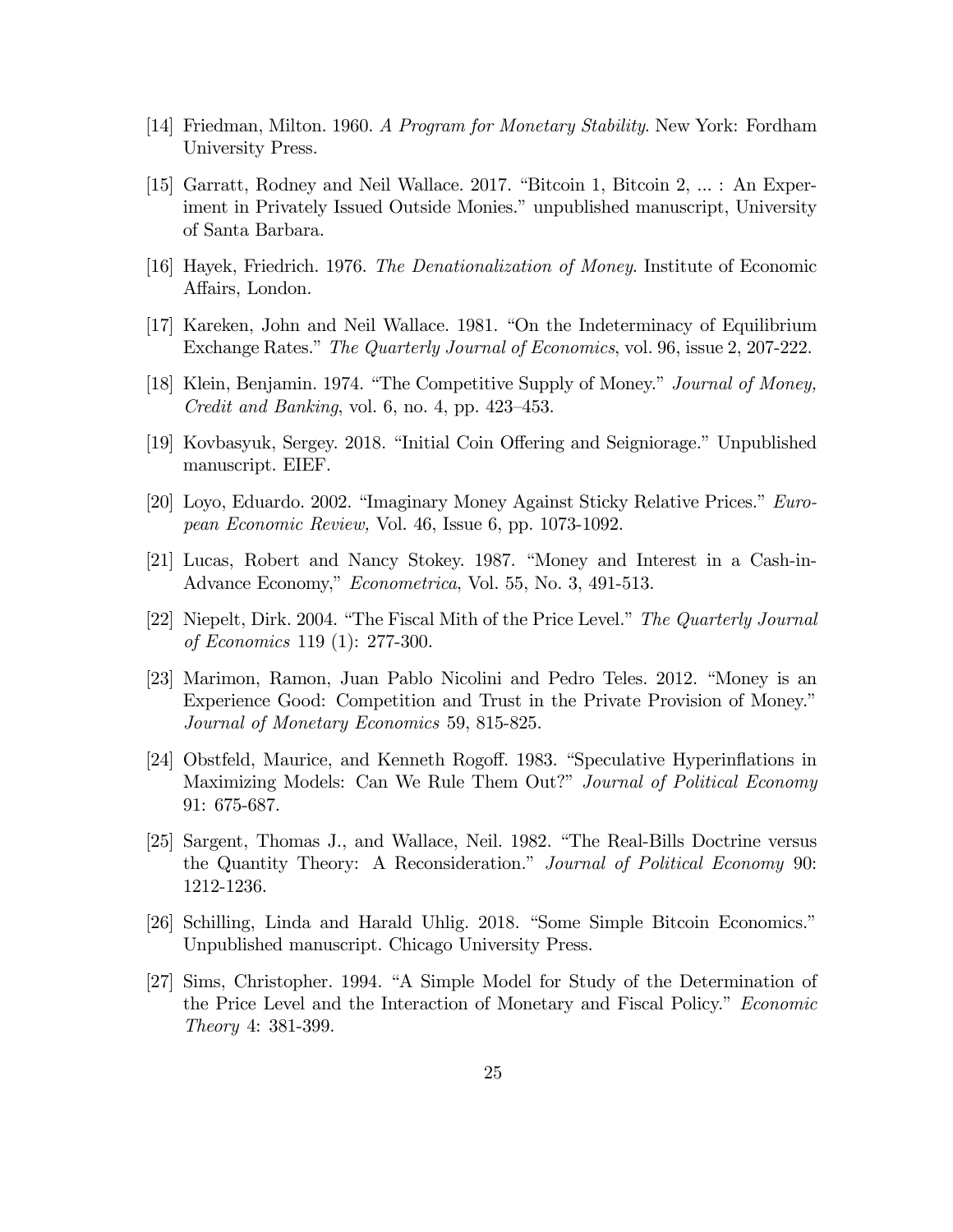- [28] Sims, Christopher. 2000. "Fiscal Aspects of Central Bank Independence." Unpublished manuscript, Princeton University.
- [29] Sims, Christopher. 2013. "Paper Money." American Economic Review 103(2): 563-584.
- [30] Smith, Bruce D. 1988. "Legal Restrictions, "Sunspots," and Peel's Bank Act: The Real Bills Doctrine versus the Quantity Theory Reconsidered." Journal of Political Economy 96(1): 3-19.
- [31] Woodford, Michael. 1995. "Price Level Determinacy without Control of a Monetary Aggregate." Carnegie-Rochester Conference Series on Public Policy 43: 1-46
- [32] Woodford, Michael. 2001. "Fiscal Requirements for Price Stability." Journal of Money, Credit and Banking 33 (1): 669-728.
- [33] Woodford, Michael. 2003. Interest and Prices. Princeton, NJ: Princeton University Press.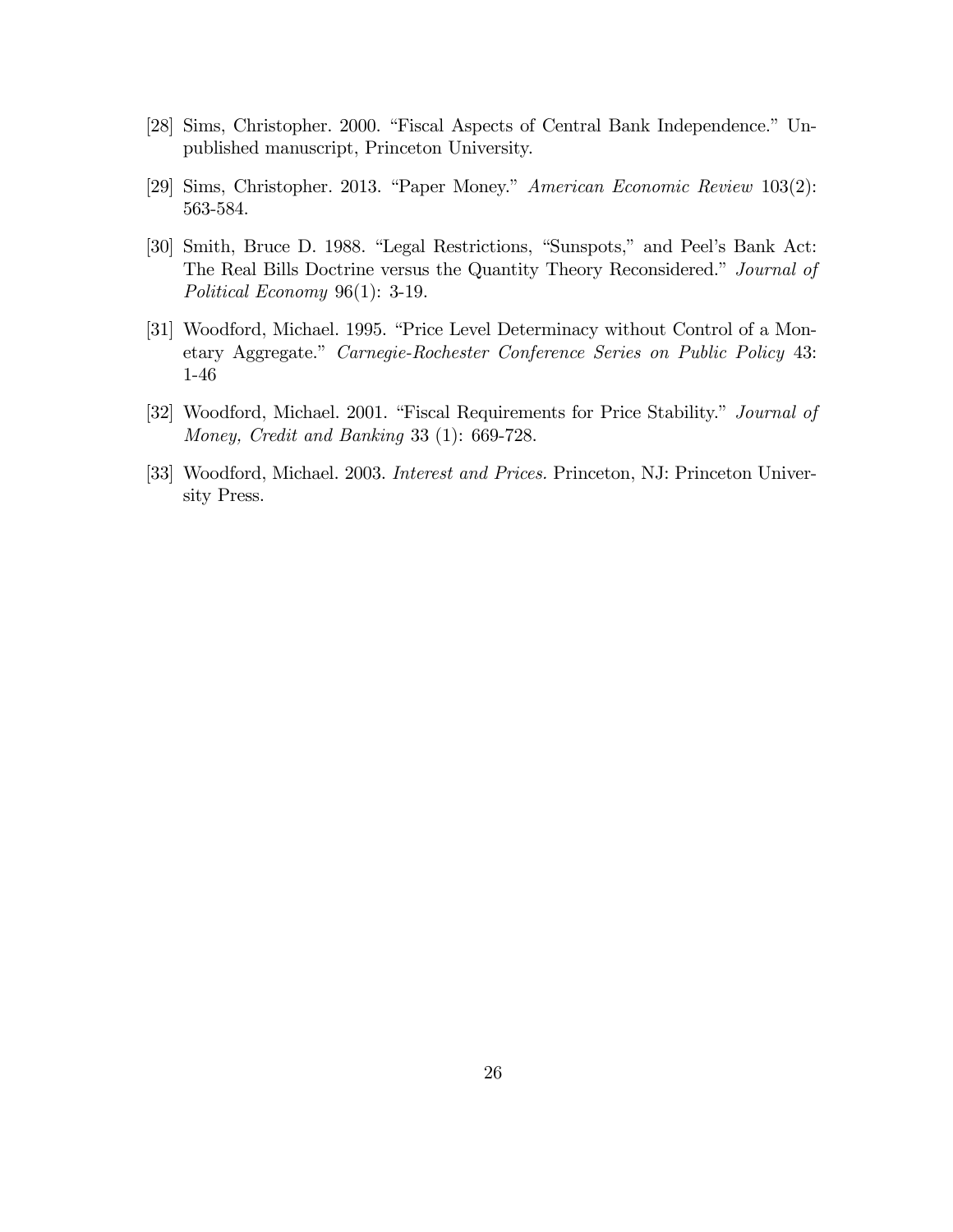# A Appendix

#### A.1 Proof of Proposition 4.

**Proof.** Consider first the case in which  $i > 0$ . Lemma 3 implies that in an equilibrium  $(1+i) \geq \beta^{-1}(1+\mu)$ . Since  $0 < \beta < 1$ , then  $i > \mu$ . When instead  $i = 0$ , Lemma 3 also implies that  $i > \mu$ . Therefore in any equilibrium  $i > \mu$ . Consider the flow budget constraint (15) and iterate it forward to obtain

$$
\frac{SM_{t_0-1}^{*p}}{P_{t_0}} + \sum_{t=t_0}^{\infty} \beta^{t-t_0} \frac{ST_t^*}{P_t} = \sum_{t=t_0}^{\infty} \beta^{t-t_0} \frac{i_t}{1+i_t} \frac{SM_t^{*p}}{P_t} + \lim_{T \to \infty} \beta^{T-t_0} \frac{SM_T^{*p}}{P_{T+1}}.
$$
 (1)

Note that we can write

$$
\lim_{T \to \infty} \beta^{T-t_0} \frac{S M_T^{*p}}{P_{T+1}} = \frac{S M_{t_0-1}^{*p}}{\beta P_{t_0}} \left( \frac{1+\mu}{1+i} \right)^{T+1-t_0} = 0
$$

using in the first equality  $P_{T+1} = [(1+i)\beta]^{T+1-t_0} P_{t_0}$  and  $M_T^{*p} = (1+\mu)^{T+1-t_0} M_{t_0}^{*p}$  $\binom{*}{0}$ . The second equality follows since  $i > \mu$  in any equilibrium. Moreover, under this inequality the two sums in  $(1)$  are also finite. We can therefore write

$$
\frac{SM_{t_0-1}^{*p}}{P_{t_0}} + \sum_{t=t_0}^{\infty} \beta^{t-t_0} \frac{ST_t^*}{P_t} = \frac{i}{1+i} \sum_{t=t_0}^{\infty} \beta^{t-t_0} \frac{SM_t^{*p}}{P_t}.
$$
 (2)

Substituting  $(2)$  into  $(11)$  we obtain:

$$
\frac{M_{t_0-1}^g + B_{t_0-1}^g}{P_{t_0}} + \sum_{t=t_0}^{\infty} \beta^{t-t_0} \frac{T_t}{P_t} = \frac{i}{1+i} \sum_{t=t_0}^{\infty} \beta^{t-t_0} \frac{M_t^g}{P_t}.
$$
 (3)

Plugging in the active monetary policy  $(18)$ ,  $(3)$  simplifies to

$$
\frac{M_{t_0-1}^g + B_{t_0-1}^g}{P_{t_0}} = \tau,
$$
\n<sup>(4)</sup>

which determines the price level  $P_{t_0}$ . Note that in the case  $M_{t_0-1}^g + B_{t_0-1}^g > 0$ , i.e. when government is a net debtor, then it should be that  $\tau > 0$ . Conversely, when  $M_{t_0-1}^g + B_{t_0-1}^g < 0$  it should be that  $\tau < 0$ . Given a constant interest rate policy i, it follows from (10) that the entire path of prices  $\{P_t\}_{t=t_0}^{\infty}$  is determined; further, using (16) the path of consumption starting from period  $t_0 + 1$  is also determined.

Consider first the case  $i > 0$ ; this implies

$$
\frac{M_t^g}{P_t} + S\frac{M_t^{*p}}{P_t} = \beta
$$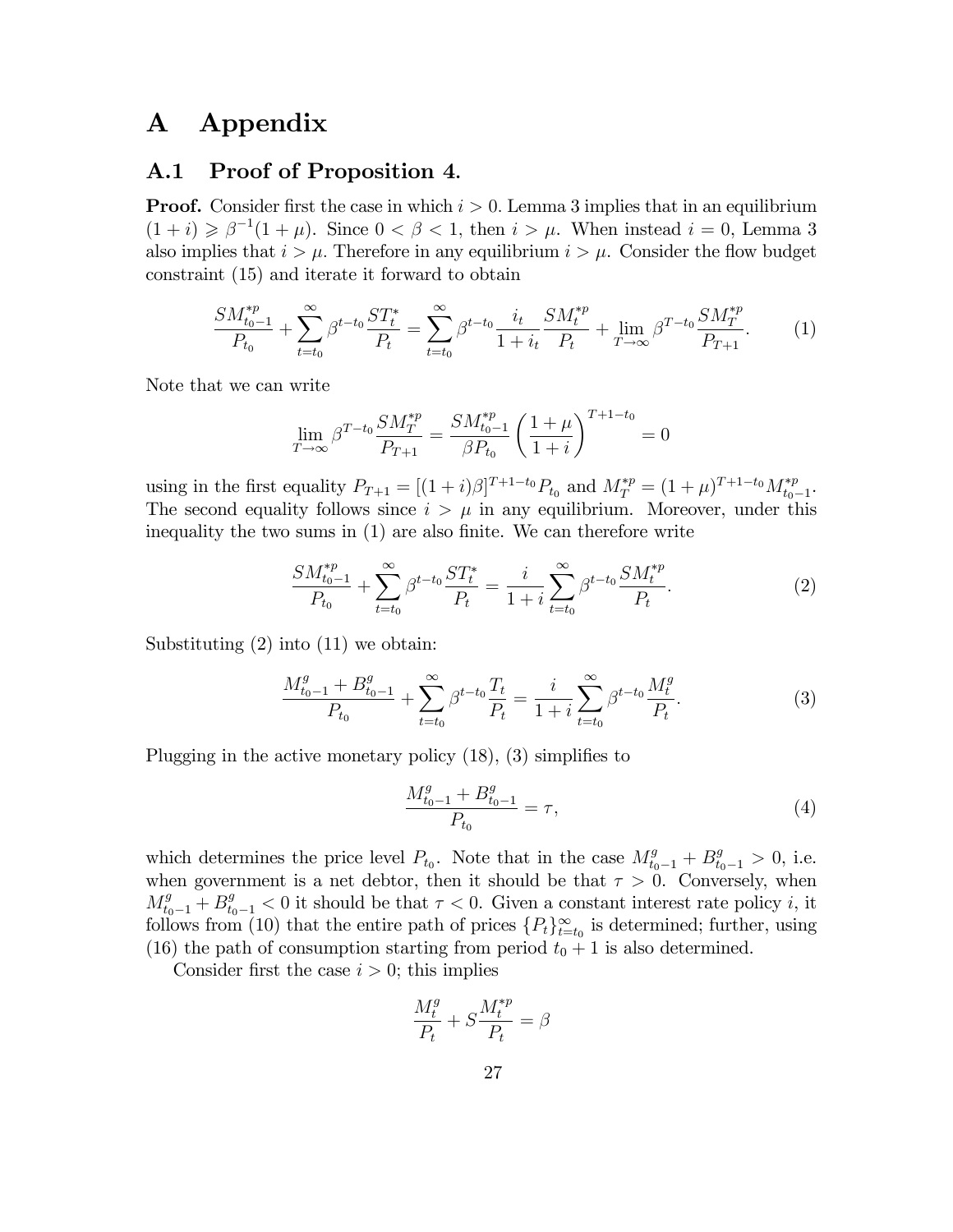for each  $t \geq t_0$  and in particular at time  $t_0 + 1$  in which case

$$
\frac{M_{t_0}^g}{P_{t_0}} + S \frac{M_{t_0-1}^{*p}(1+\mu)}{P_{t_0}} = \beta.
$$
\n(5)

Moreover, substituting (18) into the government budget constraint we get

$$
M_{t_0-1}^g + B_{t_0-1}^g = (1 - \beta)P_{t_0}\tau + \frac{M_{t_0}^g}{1 + i} + \frac{B_{t_0}^g}{1 + i}.
$$
 (6)

Since  $P_{t_0}$  is determined in (4), the two restrictions (5) and (6) are insufficient to determine the three variables  $S, B_t^g$  $t_0^g$  and  $M_{t_0}^g$  $t_0^g$ . Note also that the liquidity constraint at time  $t_0$  cannot determine the variables of interest. Indeed,

$$
\frac{M_{t_0-1}^g}{P_{t_0}} + S \frac{M_{t_0-1}^{*p}}{P_{t_0}} \ge C_{t_0}
$$
\n
$$
\tag{7}
$$

cannot disentangle S and  $C_{t_0}$ .

Consider now the case in which the government sets  $i = 0$  provided  $\mu < 0$ . Equation (6) also applies when  $i = 0$ , but now (5) is replaced by

$$
\frac{M_{t_0}^g}{P_{t_0}}+S\frac{M_{t_0-1}^{*p}(1+\mu)}{P_{t_0}}>1
$$

which cannot determine S and  $M_t^g$  $t_0^g$ . Note instead that (7) still applies, so that  $C_{t_0}$  too is not determined. To see the result of indeterminacy from a different angle, suppose instead that S is determined, so that (5) determines  $M_t^g$  $t_0^g$ , (6) determines  $B_{t_0}^g$  $_{t_0}^g$ , and so forth using the foregoing two equations in the subsequent periods. Further, given initial conditions  $M_{t_0-1}^g$  and  $M_{t_0}^{*p}$  $t_{t_0-1}^{*p}$ , the values of S and  $P_{t_0}$  determine the amount of initial real money balances. If the left-hand side of (7) is greater than the unitary value, then  $C_{t_0} = 1$  and  $\lambda_{t_0} = 0$ . If it is less, then  $C_{t_0}$  is constrained by this value and  $\lambda_{t_0} = C_{t_0}^{-1} - 1.$  $\blacksquare$ 

### A.2 Proof of Proposition 6

Proof. Consider the optimization problem of a generic supplier of private currency. Each supplier internalizes that it has some power on the rents given by  $\lambda_t$ . If liquidity rents are zero, i.e.  $\lambda_t = 0$ , the supply of currency will be infinitely elastic. But if  $\lambda_t > 0$ , rents are inversely related to the overall supply of liquidity, as shown by the following equation

$$
C_t = \frac{1}{1 + \lambda_t} = \frac{M_{t-1}}{P_t} + \sum_{\bar{t}=t_0}^{t-1} \frac{M_{\bar{t},t-1}}{P_{\bar{t},t}}.
$$
\n(8)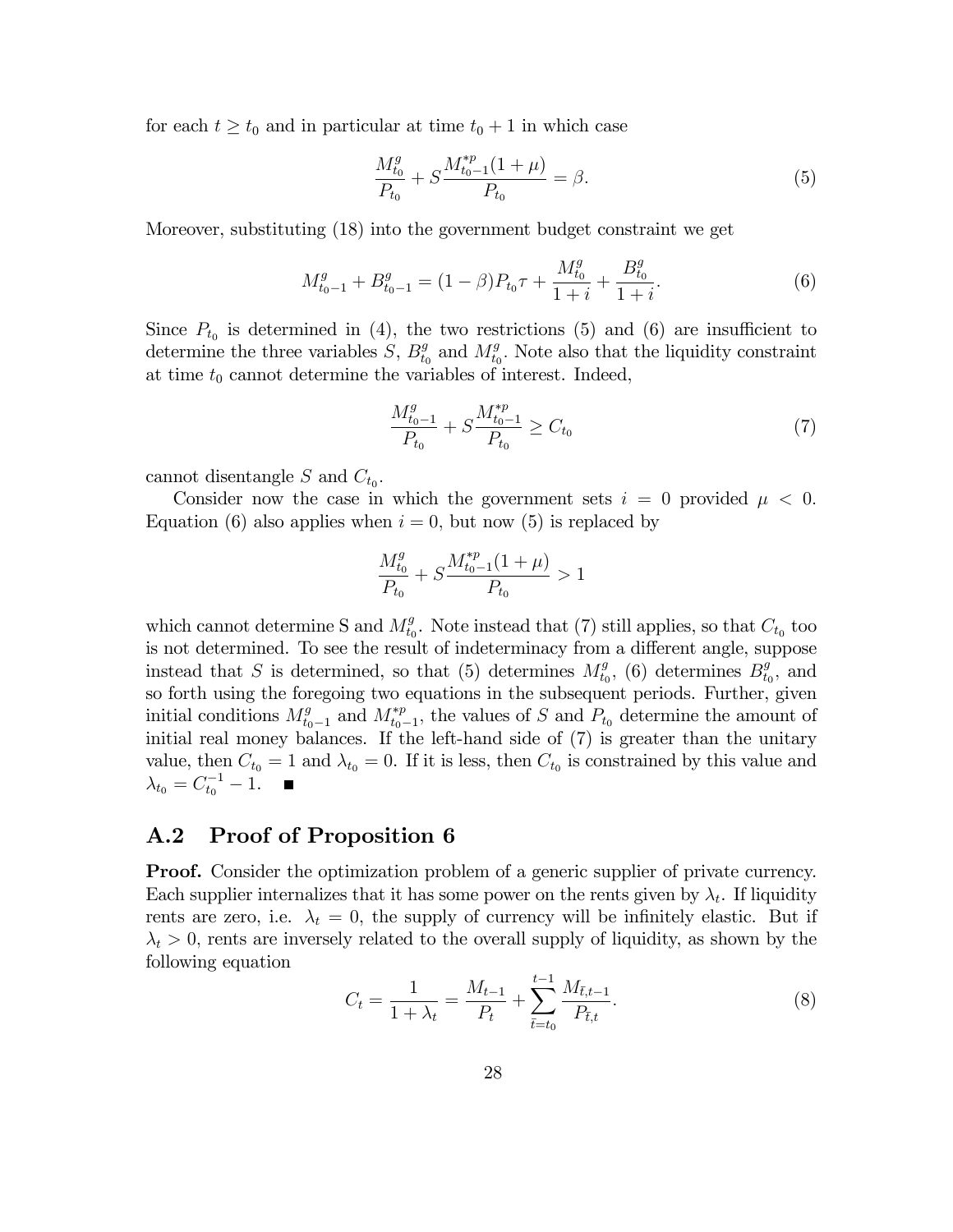Inserting the above constraint into the objective function (25) and deriving it with respect to the sequence  $\{M_{\bar{t},t}(j)\}_{t=\bar{t}}^{\infty}$  taking prices and others' money supply as given, one gets

$$
C_{t+1} (1 - C_{t+1}) = \frac{M_{\bar{t},t}(j)}{P_{\bar{t},t+1}},
$$
\n(9)

for each  $t \geq \overline{t}$  in which  $\overline{t}$  is the entry time of a generic issuer j of private currency. Therefore, the above equality holds for every  $\bar{t} \geq t_0$ . Since the left-hand side is independent of  $j$ , so too is the right-hand side, and the equilibrium is therefore symmetric. Defining  $M_{\bar{t},t}(j)/P_{\bar{t},t+1} = M_t^*/P_{t+1}^*$  for each j and  $\bar{t}$ , we can write (9) as

$$
C_{t+1} = \left(\frac{M_t}{P_{t+1}} + J_{t+1} \frac{M_t^*}{P_{t+1}^*}\right) = 1 - \frac{\frac{M_t^*}{P_{t+1}^*}}{\left(\frac{M_t}{P_{t+1}} + J_{t+1} \frac{M_t^*}{P_{t+1}^*}\right)},\tag{10}
$$

which holds for every  $t \geq t_0$  and where  $J_{t+1}$  is the overall mass of suppliers active at time t+!. Free entry proceeds until there are no rents left in the market, i.e. at each point in time the discounted present value of the profit of each issuer entering the market is equal to the fixed cost

$$
\beta \sum_{t=\bar{t}}^{\infty} [(1-\delta)\beta]^{t-\bar{t}} \lambda_{t+1} \frac{M_{\bar{t},t}(j)}{P_{\bar{t},t+1}} = \Phi,
$$
\n(11)

for every  $\bar{t} \geq t_0$ . We can further write (11), using (8) and (9), as

$$
\sum_{t=\bar{t}}^{\infty} [(1-\delta)\beta]^{t-\bar{t}} (1-C_{t+1})^2 = \frac{\Phi}{\beta}.
$$
\n(12)

Since (12) applies at each  $\bar{t} \geq t_0$ , this implies that

$$
C_t = 1 - z^{\frac{1}{2}}, \tag{13}
$$

for each  $t \ge t_0 + 1$ . Moreover, using (9) and (13), we get

$$
\frac{M_t^*}{P_{t+1}^*} = z^{\frac{1}{2}} - z,
$$

for each  $t \geq t_0$ . Combining this with (10) and (13), the number of supplier in the market, at each point in time, is given by

$$
J_t = z^{-\frac{1}{2}} \left( 1 - \frac{M_t}{P_{t+1}} \frac{1}{1 - z^{-\frac{1}{2}}} \right).
$$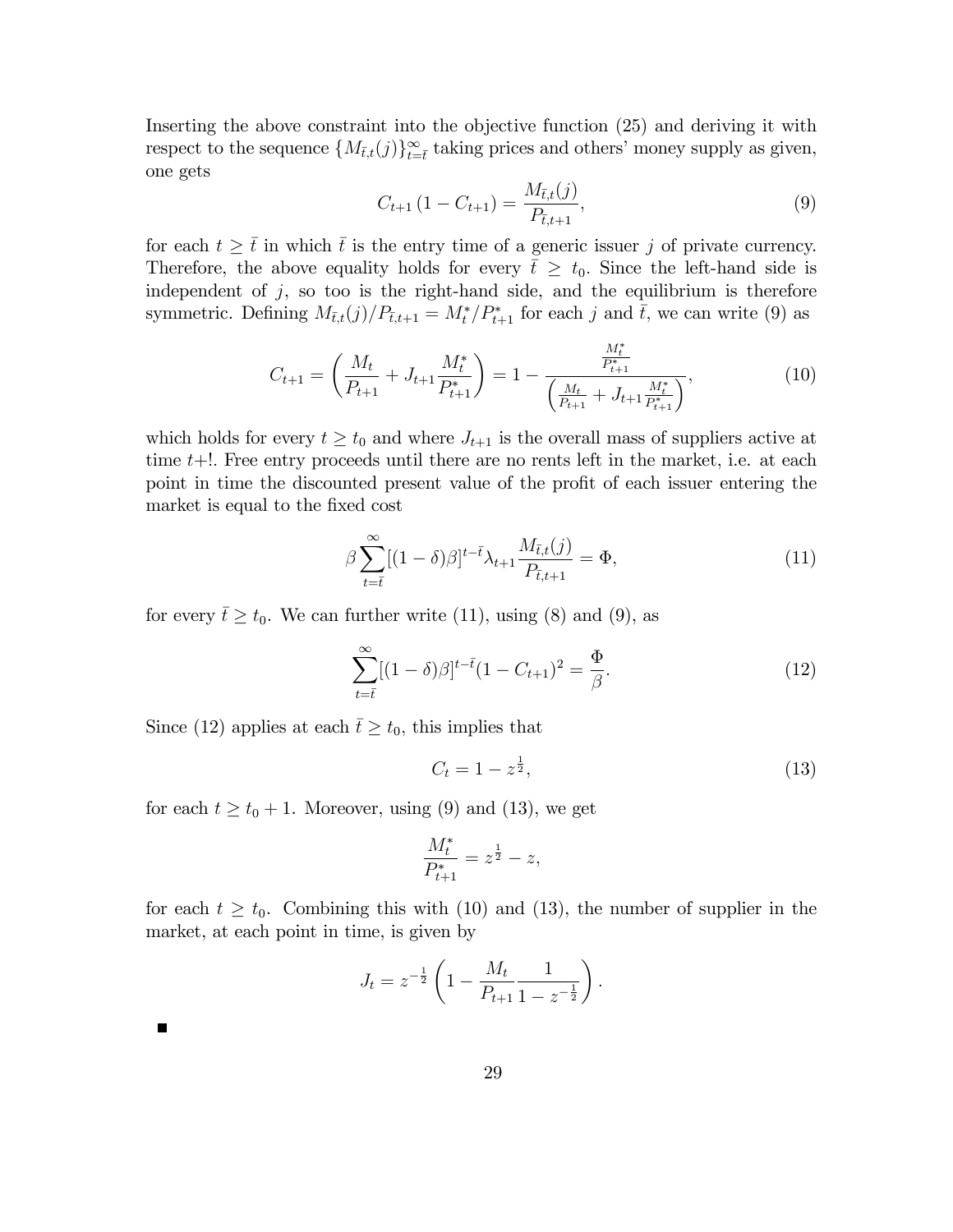### A.3 Proof of Proposition 9

**Proof.** To determine the price level in government currency, consider first the consumer's flow budget constraint, which in this more general case can be written as

$$
\frac{B_t}{P_t(1+i_t)} + \frac{M_t}{P_t} + J_t \frac{M_t^*}{P_t^*} + X_t \leq \frac{B_{t-1}}{P_t} + \left(\frac{M_{t-1}}{P_t} + (1-\delta)J_{t-1} \frac{M_{t-1}^*}{P_t^*} - C_t\right) + \\ + Y + \frac{T_t}{P_t} + J_t \frac{T_t^*}{P_t^*}.
$$

The consumer's intertemporal budget constraint together with goods market equilibrium implies the following aggregate resource constraint:

$$
\frac{M_{t_0-1}^g + B_{t_0-1}^g}{P_{t_0}} + \sum_{t=t_0}^{\infty} \beta^{t-t_0} \left( \frac{T_t}{P_t} + J_t \frac{T_t^*}{P_t^*} \right) = \sum_{t=t_0}^{\infty} \beta^{t-t_0} \left[ \frac{i_t}{1+i_t} \frac{M_t^g}{P_t} + J_t \beta \frac{M_t^*}{P_{t+1}^*} \lambda_{t+1} \right].
$$

Using the law of motion  $J_t = (1 - \delta)J_{t-1} + N_{t,t}$ , this can be written as

$$
\frac{M_{t_0-1}^g + B_{t_0-1}^g}{P_{t_0}} + \sum_{t=t_0}^{\infty} \beta^{t-t_0} \frac{T_t}{P_t} + \sum_{\bar{t}=t_0}^{\infty} \beta^{\bar{t}-t_0} N_{\bar{t},t} \sum_{t=\bar{t}}^{\infty} [(1-\delta)\beta]^{t-\bar{t}} \frac{T_t^*}{P_t^*}
$$
\n
$$
= \sum_{t=t_0}^{\infty} \beta^{t-t_0} \frac{i_t}{1+i_t} \frac{M_t^g}{P_t} + \sum_{\bar{t}=t_0}^{\infty} \beta^{\bar{t}-t_0} N_{\bar{t},t} \sum_{t=\bar{t}}^{\infty} [(1-\delta)\beta]^{t-\bar{t}} \beta \lambda_{t+1} \frac{M_t^*}{P_{t+1}^*}. \tag{14}
$$

Consider now the flow budget constraint of a generic private currency issuer, expressed in real terms,

$$
\frac{M_{t-1}^*}{P_t^*} + \frac{T_t^*}{P_t^*} = \frac{M_t^*}{P_t^*} = \beta(1 - \delta + \lambda_{t+1})\frac{M_{t-1}^*}{P_t^*}
$$

in which in order to obtain the second equality we have used (22). The above budget constraint can be reiterated forward starting from the entry period t to obtain

$$
\sum_{t=\bar{t}}^{\infty} [(1-\delta)\beta]^{t-\bar{t}} \frac{T_t^*}{P_t^*} = \beta \sum_{t=\bar{t}}^{\infty} [(1-\delta)\beta]^{t-\bar{t}} \frac{M_t^*}{P_{t+1}^*} \lambda_{t+1}
$$
(15)

using the fact that  $M_t^*/P_{t+1}^*$  is bounded in all periods given (27) and therefore  $\lim_{t\to\infty}(1-\delta)^t \beta^t M_t^*/P_{t+1}^* = 0.$  Note, further, that the right-hand side is also finite and equal to  $\Phi$  given the zero-rent condition. Profit maximization under currency competition and free market entry therefore implies that an intertemporal budget constraint holds for each private issuer. We can then plug (15) into (14) to obtain

$$
\frac{M_{t_0-1}^g + B_{t_0-1}^g}{P_{t_0}} + \sum_{t=t_0}^{\infty} \beta^{t-t_0} \frac{T_t}{P_t} = \sum_{t=t_0}^{\infty} \beta^{t-t_0} \left[ \frac{i_t}{1+i_t} \frac{M_t^g}{P_t} \right],
$$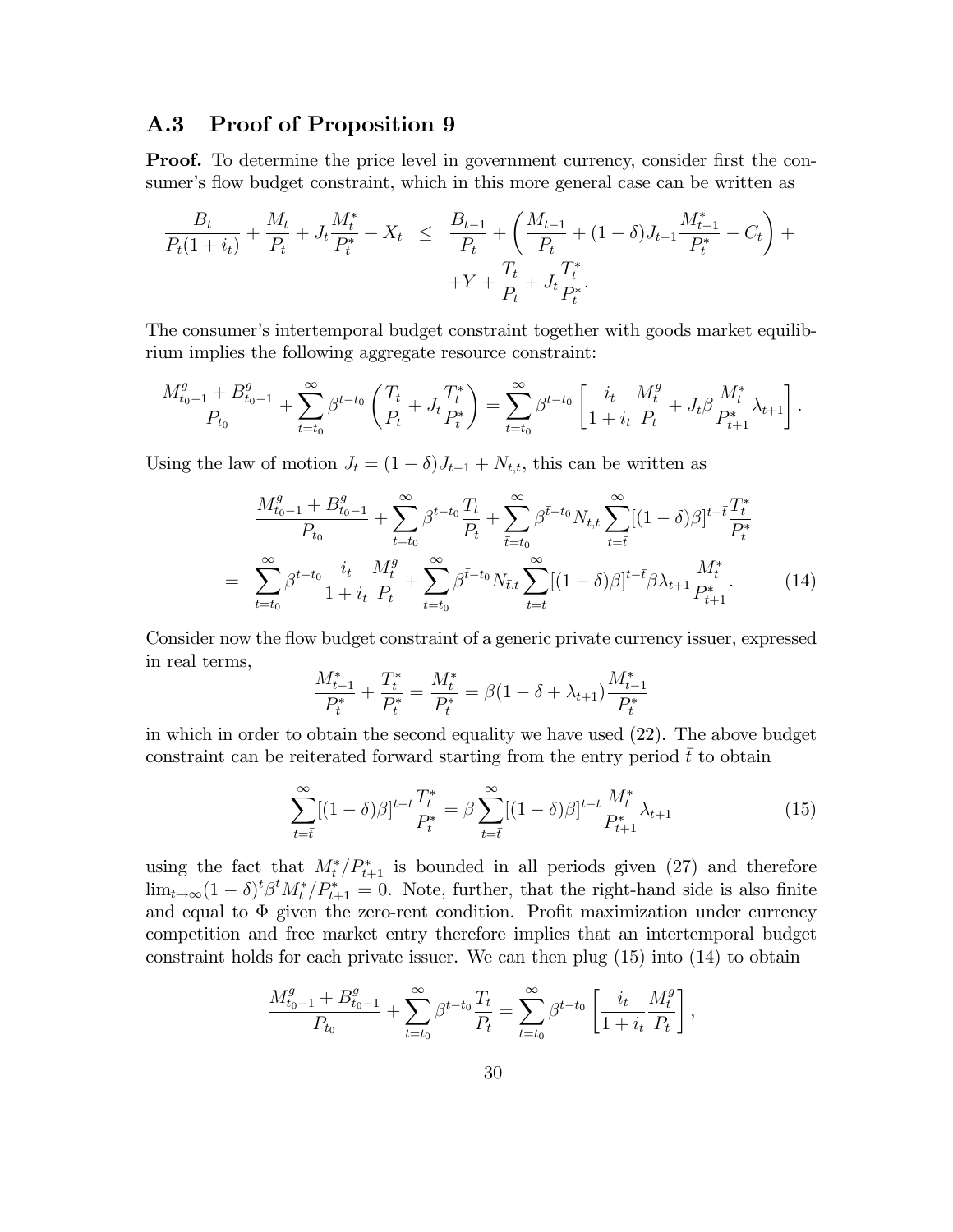which reduces to

$$
\frac{M_{t_0-1}^g+B_{t_0-1}^g}{P_{t_0}}=\tau,
$$

having used (31). Therefore the price level at time  $t_0$  is determined by the above equation. Given the cash constraint  $C_{t_0} \leq M_{t_0}^g$  $t_{0-1}/P_{t_0}$  consumption at time  $t_0$  is determined by  $C_{t_0} = \min(1, M_{t_0-1}^g/P_{t_0})$ . Given that the interest rate is constant at (29), the path of the price level is determined by  $P_{t+1} = \beta(1+i)P_t$  for each  $t \geq t_0$ . Note from Proposition 6 that since the government monetary authority sets  $\{M_t^g\}_{t=t_0}^{\infty}$ and since  $\{P_t\}_{t=t_0}^{\infty}$  is determined, it follows that  $J_t$  too is determined. Moreover, using the flow budget constraint of the government and the real transfer policy  $(31)$ , we obtain

$$
\frac{M_{t-1}^g + B_{t-1}^g}{P_t} = (1 - \beta)\tau + \beta \left( \frac{M_t^g + B_t^g}{P_{t+1}} \right),
$$

which determines the sequence  ${B_t^g}_{t=t_0}^{\infty}$  given that all other variables are determined.

### A.4 Proof of Proposition 11

**Proof.** When the nominal interest rate is positive,  $(17)$  holds with equality and

$$
\frac{M_{t-1}^g}{P_t} + \frac{M_{t-1}^{*p}}{P_t^*} = \frac{1}{1+i}
$$

holds in equilibrium, which implies that the real money balances are non-negative and bounded above at every point in time. Therefore in equilibrium  $\lim_{t\to\infty} \beta^t M_{t-1}^{*p}/P_t^* =$  $t-1$ 0, which implies  $\lim_{t\to\infty}\beta^t(M_{t-1}^g+B_t^g)$  $\frac{g}{t-1}/P_t$  given the transversality condition of the consumer's problem.<sup>22</sup> Using  $\lim_{t\to\infty}\beta^t(M_{t-1}^g + B_t^g)$  $\binom{g}{t-1}/P_t$ , the flow budget constraint of the government (14) and  $P_{t+1} = \beta P_t(1+i)$ , we obtain

$$
\frac{M_{t_0-1}^g + B_{t_0-1}^g}{P_{t_0}} + \sum_{t=t_0}^{\infty} \beta^{t-t_0} \frac{T_t}{P_t} = \frac{i}{1+i} \sum_{t=t_0}^{\infty} \beta^{t-t_0} \frac{M_t^g}{P_t},
$$

in which (32) can be used to get

$$
\frac{M_{t_0-1}^g + B_{t_0-1}^g}{P_{t_0}} = \tau
$$

and to determine the price level  $P_{t_0}$  at time  $t_0$ . Using  $P_{t+1} = \beta P_t(1 + i)$  starting from  $t = t_0$ , one can determine the sequence  $\{P_t\}_{t=t_0}^{\infty}$ . Using  $\lim_{t\to\infty} \beta^t M_{t-}^{*p}$  $t_{t-1}^{*p}/P_t^* = 0,$ 

<sup>&</sup>lt;sup>22</sup>When  $i = 0$ , it is not necessarily the case that  $\lim_{t \to \infty} \beta^t M_{t-1}^{*p}/P_t^* = 0$ .